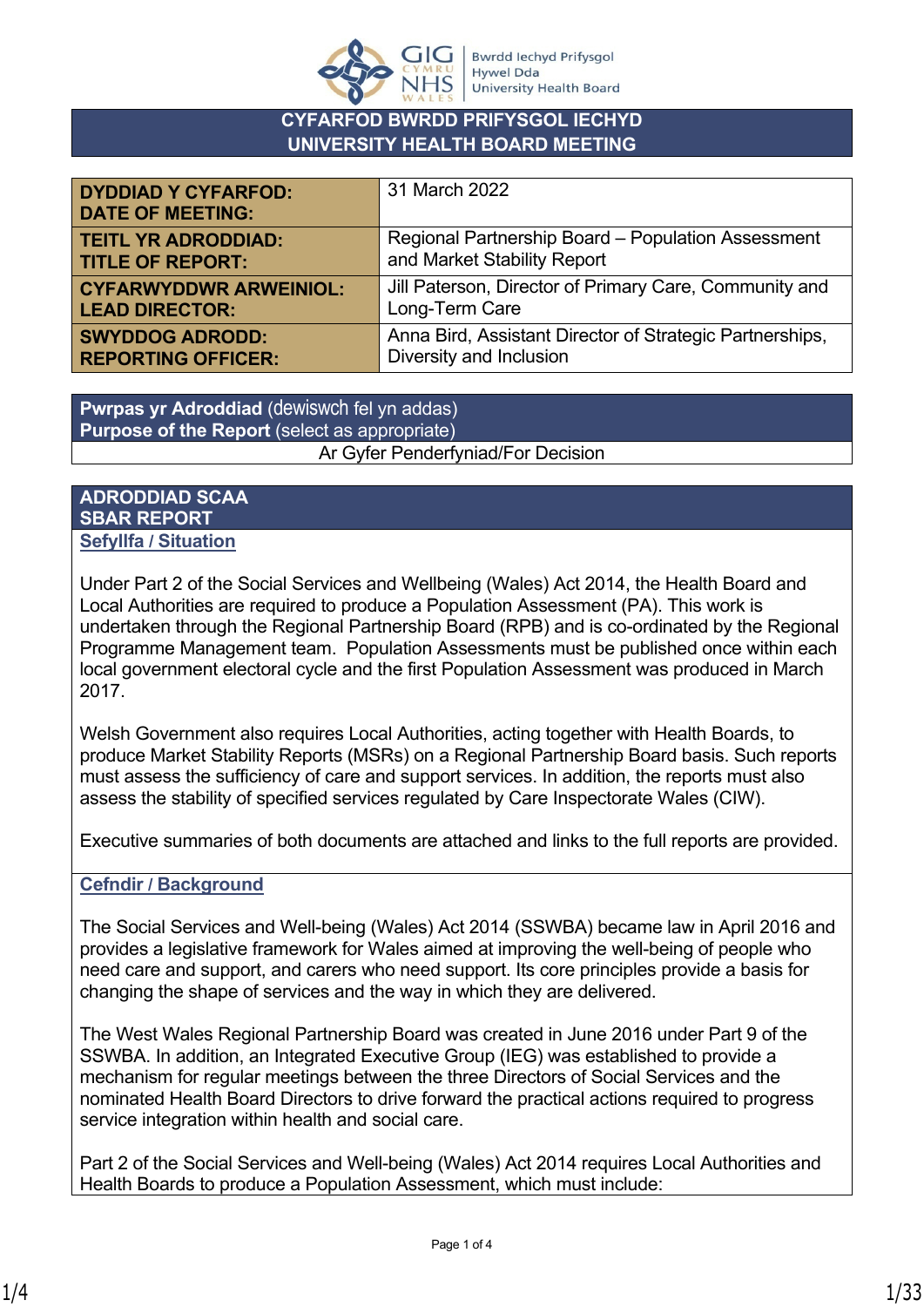- A joint assessment of need for care and support and the support needs of unpaid carers in their area.
- An assessment of the extent to which those needs are not being met.
- Details of the range and level of services required to meet those needs.
- Details of the range and level of services required to deliver the preventative services required in section 15 of the Act.
- Details of how these services will be delivered through the medium of Welsh.
- New for 2022 is the requirement to develop separate sections for Dementia and Autism

Population Assessments are required for each RPB area and are expected to provide a clear and specific evidence base in relation to care and support needs and carers' needs to underpin the delivery of their statutory functions and inform planning and operational decisions. They must inform regional Area Plans, published within a year of the Population Assessment, setting out how partners aim to address the needs identified.

In addition to the publication of a Population Assessment, the Social Services and Wellbeing (Wales) Act 2014 has been amended by Regulation to require Regional Partnership Boards to undertake a Market Stability Assessment (MSA) and to produce a regional Market Stability Report (MSR), which also reflects county circumstances. The publication deadline is  $30<sup>th</sup>$  June 2022. Following a decision at the Integrated Executive Group (IEG), an existing contractual arrangement was approved via an exception request and the Institute of Public Care (IPC) were appointed to undertake the assessment of market stability on behalf of the West Wales Care Partnership (WWCP).

#### **Asesiad / Assessment**

The attached report (Appendix 1) provides an Executive Summary of the Population Assessment and presents an overview of the key findings for defined population groups, namely: Learning Disability; Sensory Impairment; Older People; Unpaid Carers; Disability; Mental Health; Dementia; and Children and Young People.

Included in the findings of the PA report is information and data provided by a wide range of individuals, stakeholders and community support organisations in response to regional on-line snap surveys circulated by the WWCP and partner organisations. To facilitate ongoing review and updating over the period before the next Population Assessment in 2027, an online version of the report will be published, held on the West Wales online data portal, with summaries of each chapter available in HTML format. The final document when translated will be published here [Population Assessment - West Wales Care Partnership \(wwcp-data.org.uk\).](http://www.wwcp-data.org.uk/population-needs-assessment)

Market Stability Reports are concerned with the supply of care and support and therefore, in principle, a response to the demand identified through Population Assessments. Put another way, the PA identifies 'what', whereas MSRs inform the 'how' of care and support. Regulations require that the Market Stability Report must be published by 30<sup>th</sup> June 2022.

Though a single report, the regulations require MSRs to comprise two distinct assessments: firstly, an assessment of the sufficiency of care and support services; and secondly, a stability assessment for regulated services. In practice, the second aspect applies as an additional element – but only in relation to regulated services.

The attached Executive Summary of the MSR (Appendix 2) provides an overview of the key findings for defined population groups and regulated services. In general, the MSR confirms that the ongoing COVID-19 pandemic has exposed some of the frailties of an already fragile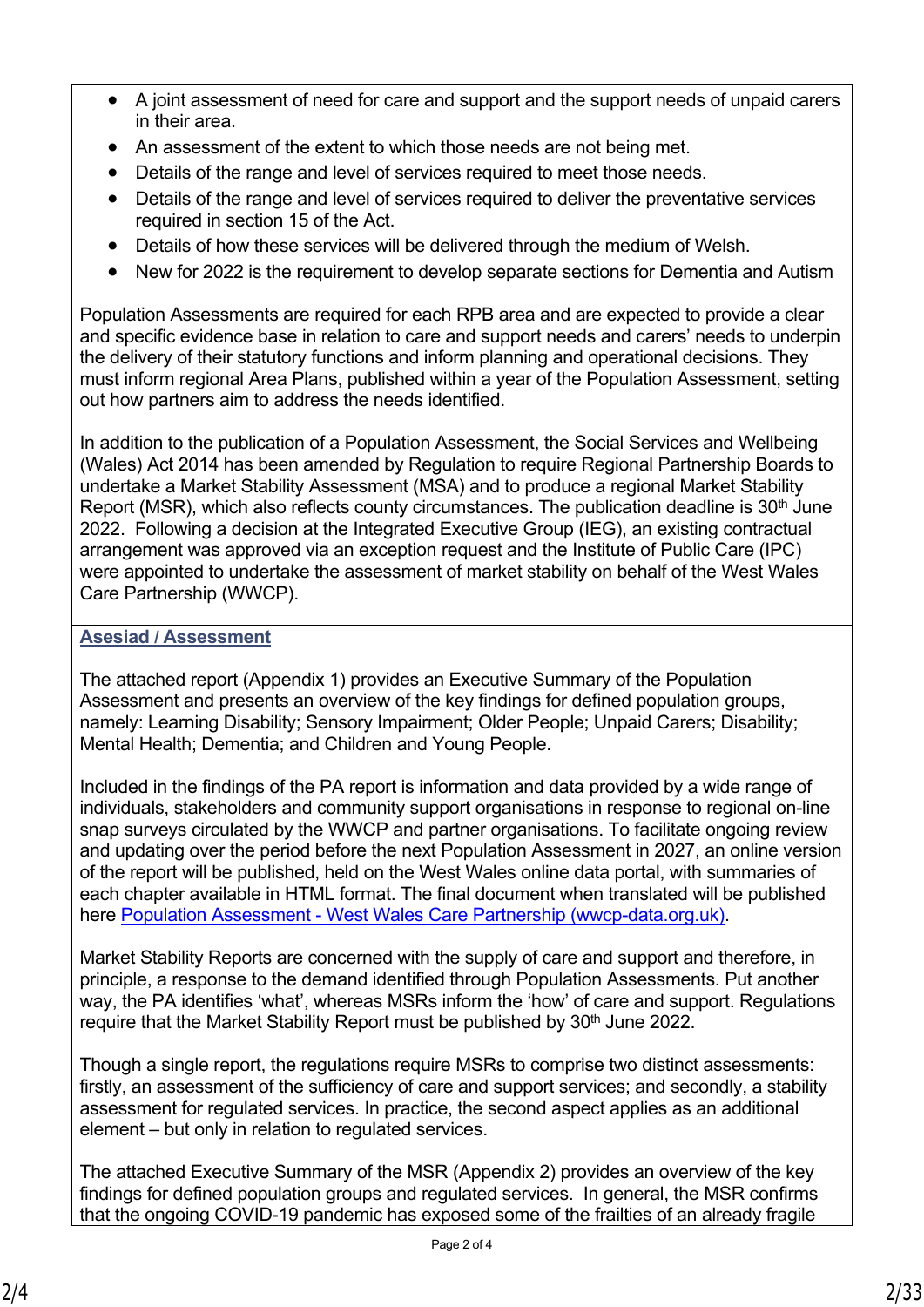health and care system. In combination with sustained public sector austerity, the pandemic is compounding pressures on the whole system. Market uncertainty is inhibiting private investment and increasing levels of complexity are not being matched by corresponding workforce capacity, placing further pressure upon market stability.

The MSR will be a key document to inform future commissioning arrangements for HDdUHB and statutory partners. The full MSR can be viewed [here](https://hduhb.nhs.wales/about-us/your-health-board/board-meetings-2022/board-agenda-and-papers-31-march-2022/agenda-and-papers-31-march-2022/west-wales-care-partnership-market-stability-report/).

Both the PA and MSR are key statutory documents required under the Social Services and Well-being (Wales) Act 2014 and have been developed through the partnership governance arrangements of the Regional Partnership Board. The RPB considered and approved both documents at their meeting on 23rd March 2022 and their content will help to inform the development of a refreshed West Wales Area Plan and commissioning arrangements for regulated and non-regulated services.

**Argymhelliad / Recommendation**

The Board is asked to:

- **NOTE** the production of the Population Assessment and Market Stability Report and the attached executive summaries;
- **ENDORSE** the refreshed Population Assessment which has been approved through the Regional Partnership Board on 23rd March 2022;
- **ENDORSE** the Market Stability Report which has been approved through the Regional Partnership Board on 23rd March 2022.

| Amcanion: (rhaid cwblhau)                 |                                           |
|-------------------------------------------|-------------------------------------------|
| <b>Objectives: (must be completed)</b>    |                                           |
| Cyfeirnod Cofrestr Risg Datix a Sgôr      | N/A                                       |
| Cyfredol:                                 |                                           |
| Datix Risk Register Reference and         |                                           |
|                                           |                                           |
| Score:                                    |                                           |
| Safon(au) Gofal ac lechyd:                | Governance, Leadership and Accountability |
| Health and Care Standard(s):              |                                           |
|                                           |                                           |
|                                           |                                           |
|                                           |                                           |
| <b>Amcanion Strategol y BIP:</b>          | All Strategic Objectives are applicable   |
| <b>UHB Strategic Objectives:</b>          |                                           |
|                                           |                                           |
|                                           |                                           |
|                                           |                                           |
| <b>Amcanion Llesiant BIP:</b>             | 9. All HDdUHB Well-being Objectives apply |
| <b>UHB Well-being Objectives:</b>         |                                           |
| <b>Hyperlink to HDdUHB Well-being</b>     |                                           |
|                                           |                                           |
| <b>Objectives Annual Report 2018-2019</b> |                                           |

| <b>Gwybodaeth Ychwanegol:</b><br><b>Further Information:</b> |                                                 |
|--------------------------------------------------------------|-------------------------------------------------|
| Ar sail tystiolaeth:<br><b>Evidence Base:</b>                | Social Services and Well-being (Wales) Act 2014 |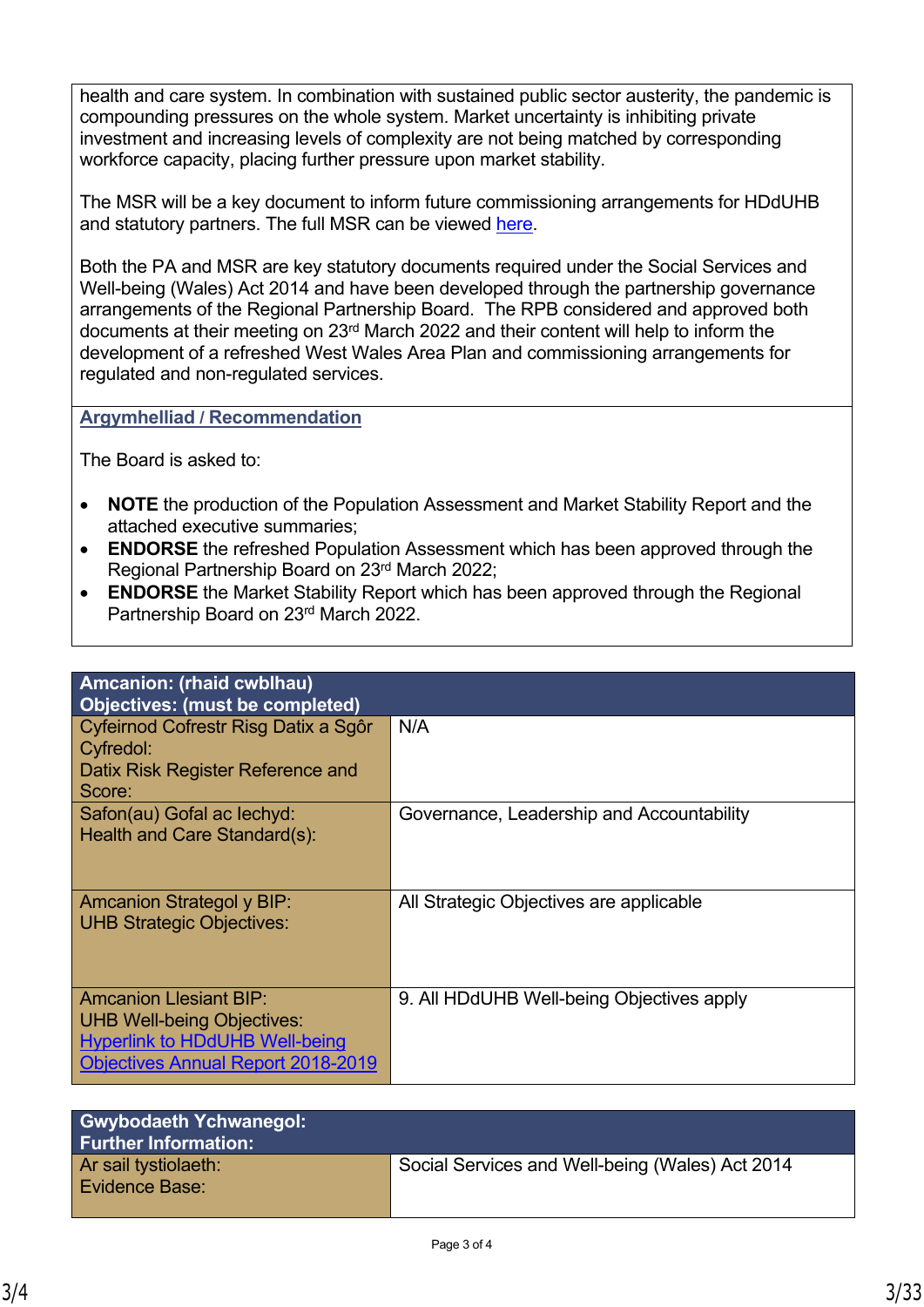| <b>Rhestr Termau:</b><br><b>Glossary of Terms:</b>                                                                                                             | Contained in the body of the report                                                                                              |
|----------------------------------------------------------------------------------------------------------------------------------------------------------------|----------------------------------------------------------------------------------------------------------------------------------|
| Partïon / Pwyllgorau â ymgynhorwyd<br>ymlaen llaw y Cyfarfod Bwrdd Iechyd<br>Prifysgol:<br>Parties / Committees consulted prior<br>to University Health Board: | Strategic Development and Operational Delivery<br>Committee - 24th February 2022<br>Regional Partnership Board - 23rd March 2022 |

| <b>Effaith: (rhaid cwblhau)</b><br>Impact: (must be completed)    |                                                                                                                                                                                                                                             |
|-------------------------------------------------------------------|---------------------------------------------------------------------------------------------------------------------------------------------------------------------------------------------------------------------------------------------|
| <b>Ariannol / Gwerth am Arian:</b><br><b>Financial / Service:</b> | The MSR highlights that, in combination with sustained<br>public sector austerity, the pandemic is compounding<br>pressures on the whole health and care system.                                                                            |
| <b>Ansawdd / Gofal Claf:</b><br><b>Quality / Patient Care:</b>    | The Population Assessments highlights the needs of<br>defined population groups.                                                                                                                                                            |
| <b>Gweithlu:</b><br><b>Workforce:</b>                             | The MSR highlights that market uncertainty is inhibiting<br>private investment and that increasing levels of<br>complexity are not being matched by corresponding<br>workforce capacity, placing further pressure upon<br>market stability. |
| Risg:<br><b>Risk:</b>                                             | N/A                                                                                                                                                                                                                                         |
| <b>Cyfreithiol:</b><br>Legal:                                     | The Health Board has a statutory requirement to work<br>with Local Authority partners to prepare and publish a<br>Market Stability Report and Population Assessment in<br>line with SSWBA requirements.                                     |
| <b>Enw Da:</b><br><b>Reputational:</b>                            | N/A                                                                                                                                                                                                                                         |
| <b>Gyfrinachedd:</b><br><b>Privacy:</b>                           | N/A                                                                                                                                                                                                                                         |
| Cydraddoldeb:<br><b>Equality:</b>                                 | N/A                                                                                                                                                                                                                                         |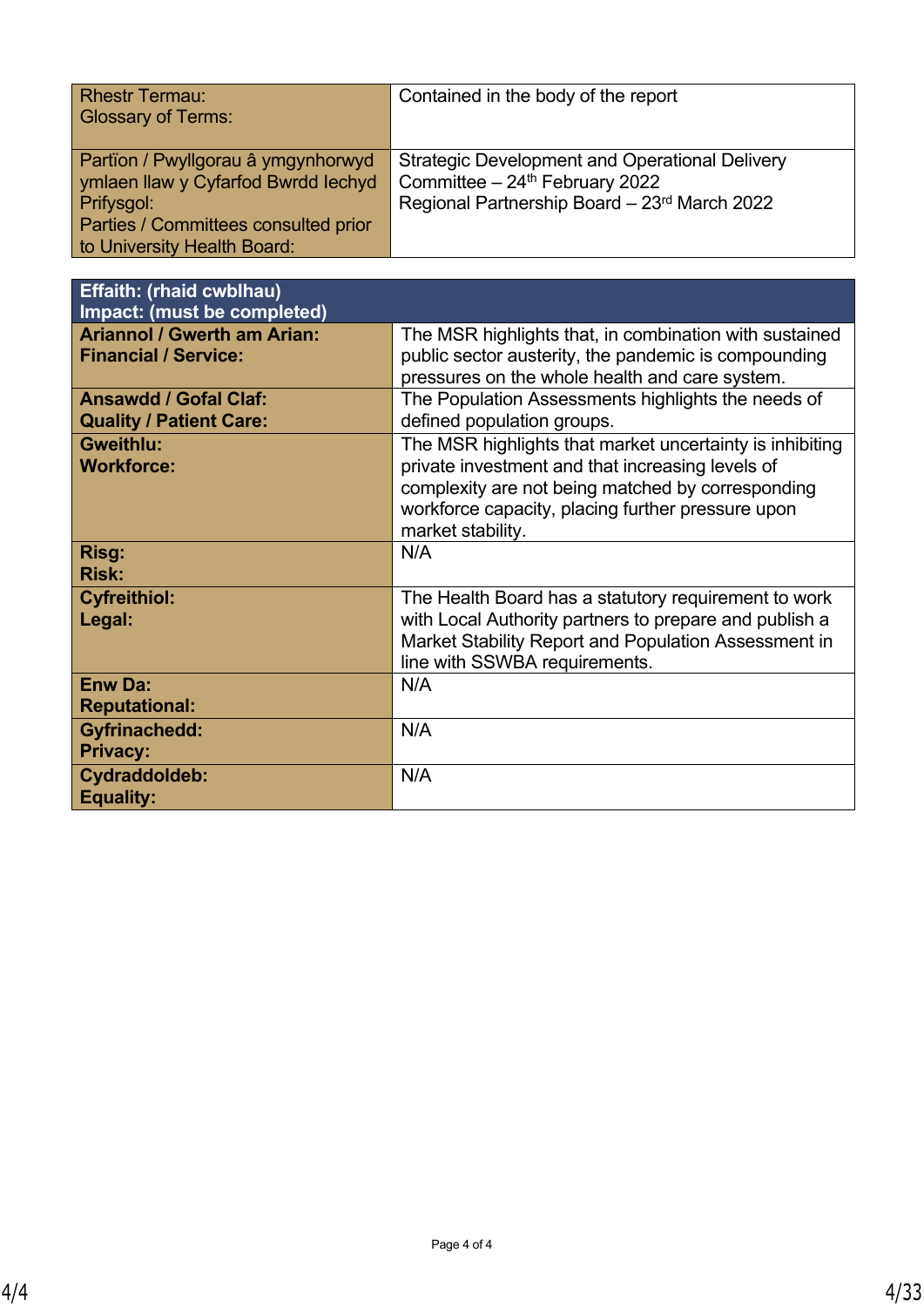# **WEST WALES POPULATION ASSESSMENT OVERVIEW**



February 2022

# **West Wales Population Assessment 2022**

# **Summary of report and key issues**

- 1. The West Wales Care Partnership (WWCP) brings together partners from local government, the NHS, third and independent sectors with users and carers with the aim of transforming care and support services in the region.
- 2. The West Wales region covers the area of Hywel Dda University Health Board (HDdUHB) and includes the council areas of Carmarthenshire, Ceredigion and Pembrokeshire
- 3. In March 2017 West Wales Care Partnership published the first [Population](http://www.wwcp.org.uk/featured-on-home-page/assessing-the-need-for-care-and-support-in-west-wales/)  [Assessment](http://www.wwcp.org.uk/featured-on-home-page/assessing-the-need-for-care-and-support-in-west-wales/) (PA) for West Wales.
- 4. Required under Section 14 of the Social Services and Well-being (Wales) Act, this assessment was carried out jointly by the three local authorities and Hywel Dda University Health Board with input from users, carers and colleagues in the third and independent sectors. It provides a detailed analysis of care and support needs, and support needs of carers in the region, the range and level of services required and the extent to which those needs are currently being met
- 5. The PA is required by Welsh Government to look at the specific needs of the following population groups:
	- Carers
	- Children and Young People
	- People with Physical Disabilities
	- People with a Learning Disability and people with Autism
	- People with a Mental Health condition
	- Older people
	- People with a sensory impairment
	- People involved in Substance Misuse
	- People experiencing Violence Against Women, Domestic Abuse and Sexual Violence
- 6. PAs must be published once within each local government electoral cycle, so must now be reviewed and published in April 2022.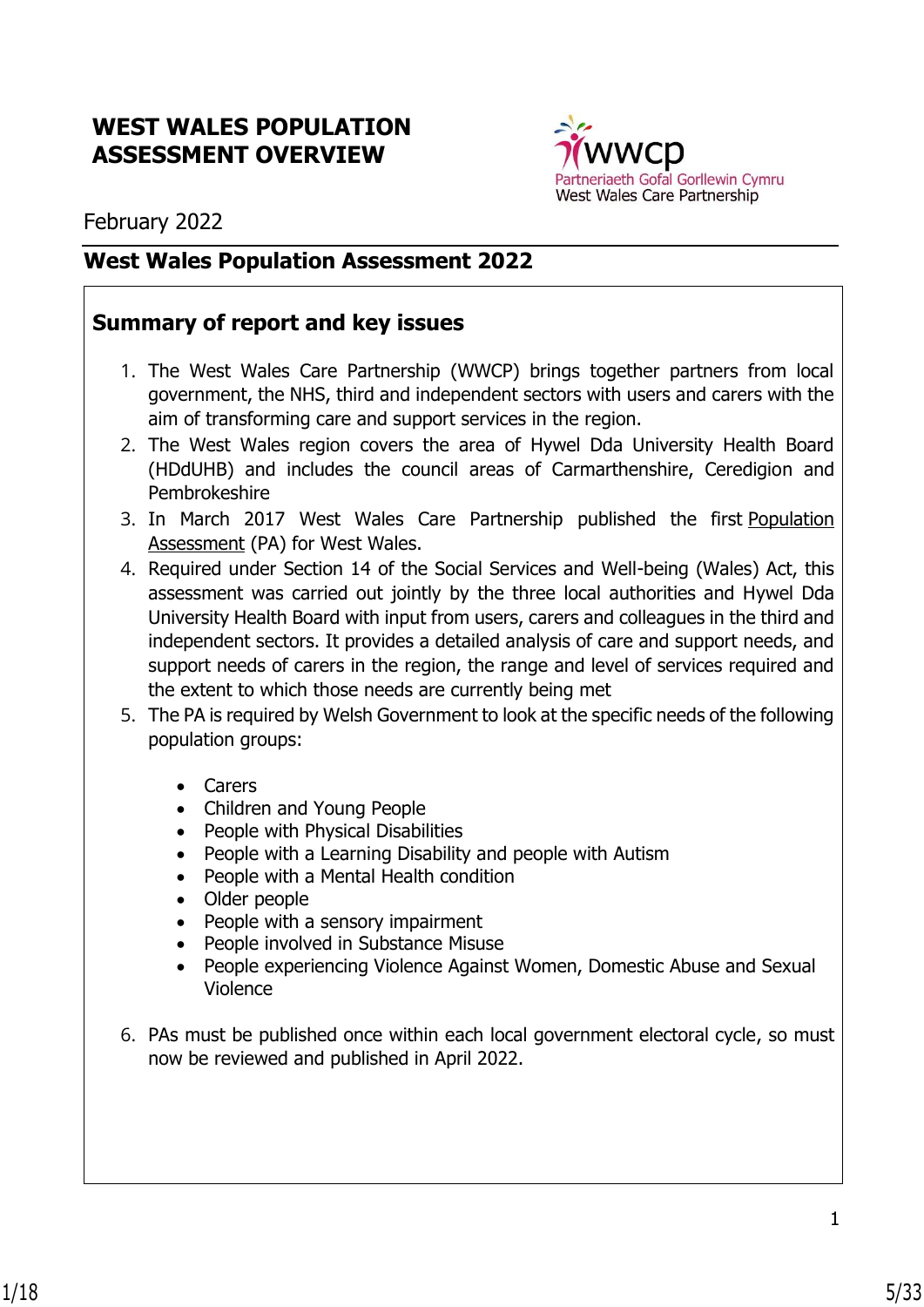- 7. The 2022 PA must take into account the impact of COVID 19. Also, as well as the above population groups the PA must give attention to
	- Autism
	- Dementia

As specific population groups

- 8. Welsh Government issued supplementary advice for Regional Partnership Boards regarding the production of the 2022 assessment. This included the need to also produce a separate Market Stability Report (MSR).
- 9. The MSR will provide:
	- An assessment of the sufficiency of care and support in meeting the needs and demand for care and support
	- An assessment of the stability of the market for regulated services providing care and support
- 10.The MSR is subject of a separate report which will detail the findings for consideration and endorsement prior to publication
- 11.We are then required to produce an Area Plan setting out how we will work together to address the findings and recommendations of our PA and MSR.
- 12. The West Wales RPB will publish the PA and MSR on [online data portal](http://www.wwcp-data.org.uk/) for the region This contains summary information from the existing PA and Area Plan, alongside core data sets included within the Population Assessment. These are updated on a regular basis.
- 13.This report provides an executive summary of the finding of the 2022 PA. The report sets out the approach taken and summarises the key findings for each population group.

# **Recommendations**

- 1. The key findings of West Wales Population Assessment are endorsed
- 2. The approach to publication is agreed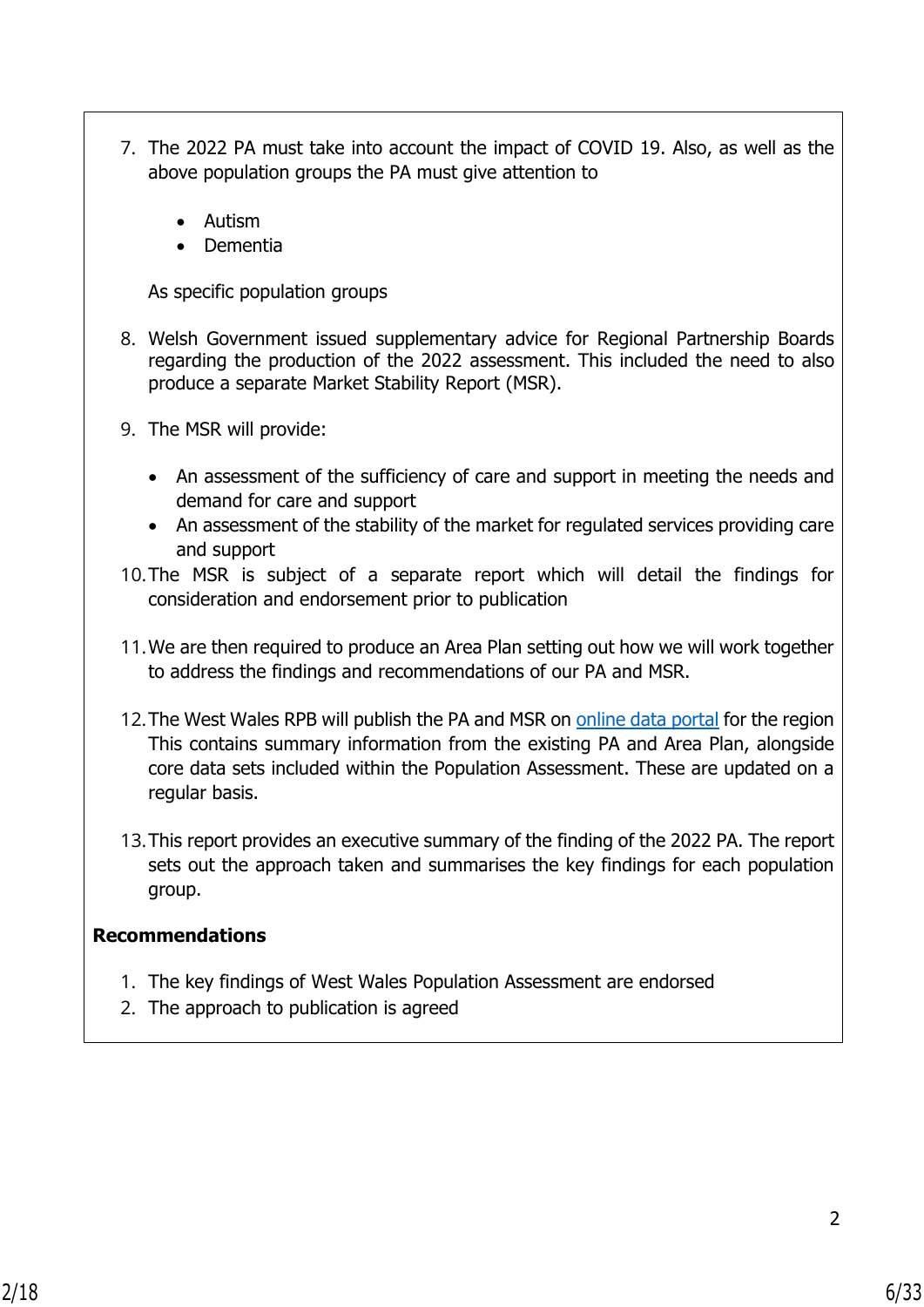# **Approach**

1. To complete the 2022 PA, we have built upon the learning from the creation of the 2017 PA and the existing structures and planning activities of the Regional Partnership Board.

This includes utilising:

- Well-established relationships with the three Public Services Boards (PSBs) and a shared commitment to align the development of the Population Assessments and Wellbeing Assessments
- The evidence base of population and service data, held on the [online data portal,](http://www.wwcp-data.org.uk/) which reduced the need for extensive additional data collection
- Existing population based planning groups to facilitate engagement and consultation events.
- The results from the Population Assessment survey.
- The available evidence in relation to the impact of Covid-19, including the initial analysis approved by the RPB in October 2019.
- 2. We commissioned the Tritech Institute Home Page [TriTech Institute \(nhs.wales\)](https://tritech.nhs.wales/) to undertake the production of the PA.
- 3. This work has been overseen by the Regional Commissioning Programme Group with oversight and scrutiny from all partners. Regular updates have been provided to the Regional Partnership Board
- 4. On the 7<sup>th</sup> December 2022 an Extraordinary meeting of the Regional Partnership Board, in a workshop format shared the initial findings of the PA and the approach taken with members and the approach endorsed.
- 5. The PA will be a public document, published on the West Wales Care Partnership website on behalf of Regional Partners.
- 6. The PA will be bi-lingual, providing a full report, including all data, analysis and appendices. The PA will also provide a summary & easy read version to ensure it is accessible.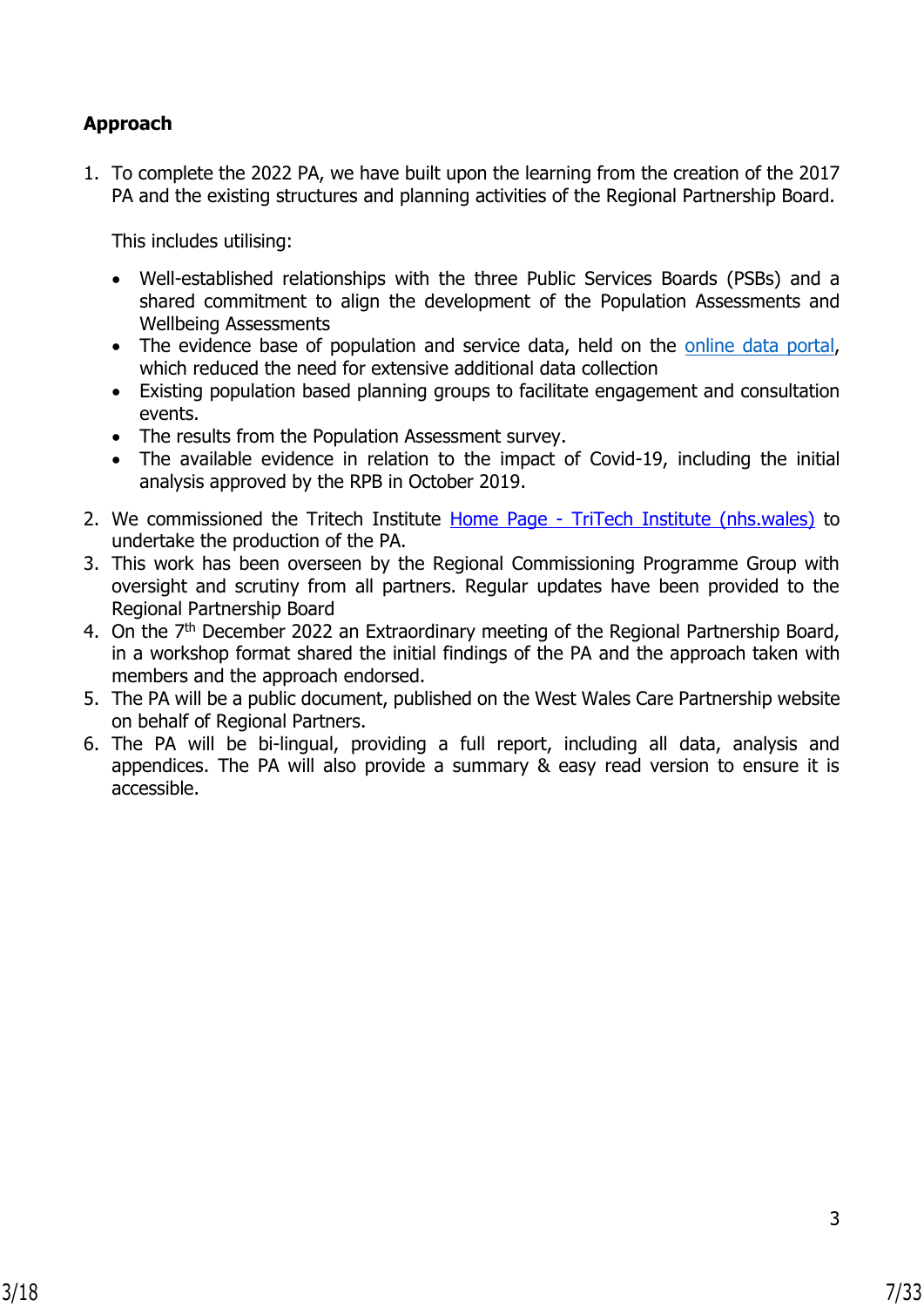# **Summary of findings**

1. Population overview

According to the Office for National Statistics (ONS) by 2025, the population of the West Wales region is estimated at 389,719, an increase of 1.34% since the 2017 population assessment was undertaken.

- 48.8% of the population in the region live in Carmarthenshire, 18.7% in Ceredigion and 32.5% live in Pembrokeshire.
- 40% of adults in Carmarthenshire; 49% of adults in Ceredigion and 22% of adults in Pembrokeshire speak Welsh.
- 2021 estimates from ONS indicate that people over 65 make up 24.1% of the population in Carmarthenshire, 26.2% in Ceredigion and 26.7% in Pembrokeshire and as large parts of West Wales are both rural and coastal, the area attracts high levels of inward migration of people over 65.

By 2043, current Welsh Government population projections predict an increase in the total population of West Wales to 396,000, with a predicted rise in those aged over 65 to 124,587 or 31.5% of the total population.

## 2. OLDER PEOPLE

Overview and key messages

West Wales has a higher proportion of older people than average across Wales, with inward migration a major accelerating factor for the growth of the older population. Pembrokeshire has an older population than Carmarthenshire and Ceredigion, with a projected regional increase in those 85 and over of 28% by 2030, with variation as follows: Carmarthenshire=25%; Ceredigion=26% and Pembrokeshire=33%.

People are living longer with increasingly complex issues, whilst wanting to remain in their own homes as independently as possible for as long as possible. COVID-19 has had a significant impact on the physical and mental wellbeing of older people. This is as a result of long periods of social isolation, lack of access to health and care services as well as the direct impact of contracting COVID-19.

Care and support arrangements should be designed with older people, should be flexible and include a range of community, digital and technology-based solutions.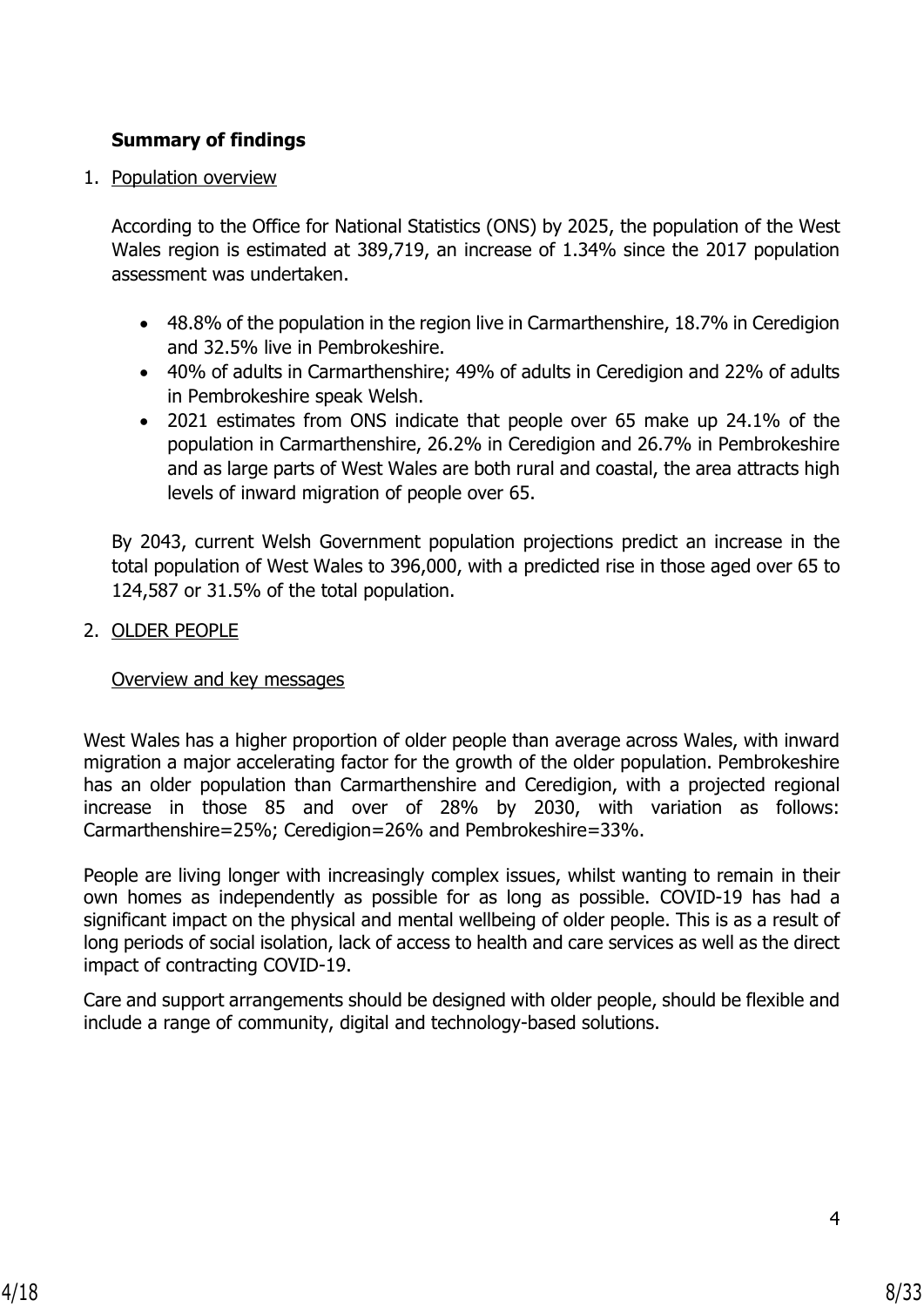# **Gaps and areas for improvement**

Include:

- Involving older people and their carers in assessment and care planning, including discharge planning
- Helping people to remain independent in their homes for longer through continuing development of digital and telehealth support particularly for those in very rural areas and where transport is an issue
- Providing additional support for carers managing multiple and complex conditions
- Continuing development of community connectivity, well-being and resilience services that address a range of needs including loneliness and isolation
- Increasing supply of alternative accommodation options such as extra-care schemes.
- Ensuring older people and their families can access services through their language of choice and the active offer through the medium of Welsh is available.

#### The impact of COVID -19:

The COVID-19 has led to widespread social isolation, with lasting implications on mental health of older people. People have delayed seeking help during the pandemic and now are presenting with much more complex health issues.

Due to the reported mortality rates in residential care older people are now far more reluctant to go into residential care creating a greater demand for alternative accommodation.

#### 3. DEMENTIA

#### Overview and key messages

As life expectancy and inward migration of older people impacts on the percentage of older people in the region, the number of People Living with Dementia (PLwD) in West Wales is expected to increase in the coming decades.

The Dementia Action Plan for Wales (DAP) 2018 – 2022 sets out a clear vision for "Wales to be a dementia friendly nation that recognises the rights of people with dementia to feel valued and to live as independently as possible in their communities."

Our West Wales Regional dementia strategy is being produced and will inform the development of person-centred dementia pathways, co-produced with users and carers. (a link to which will be included once is has been approved).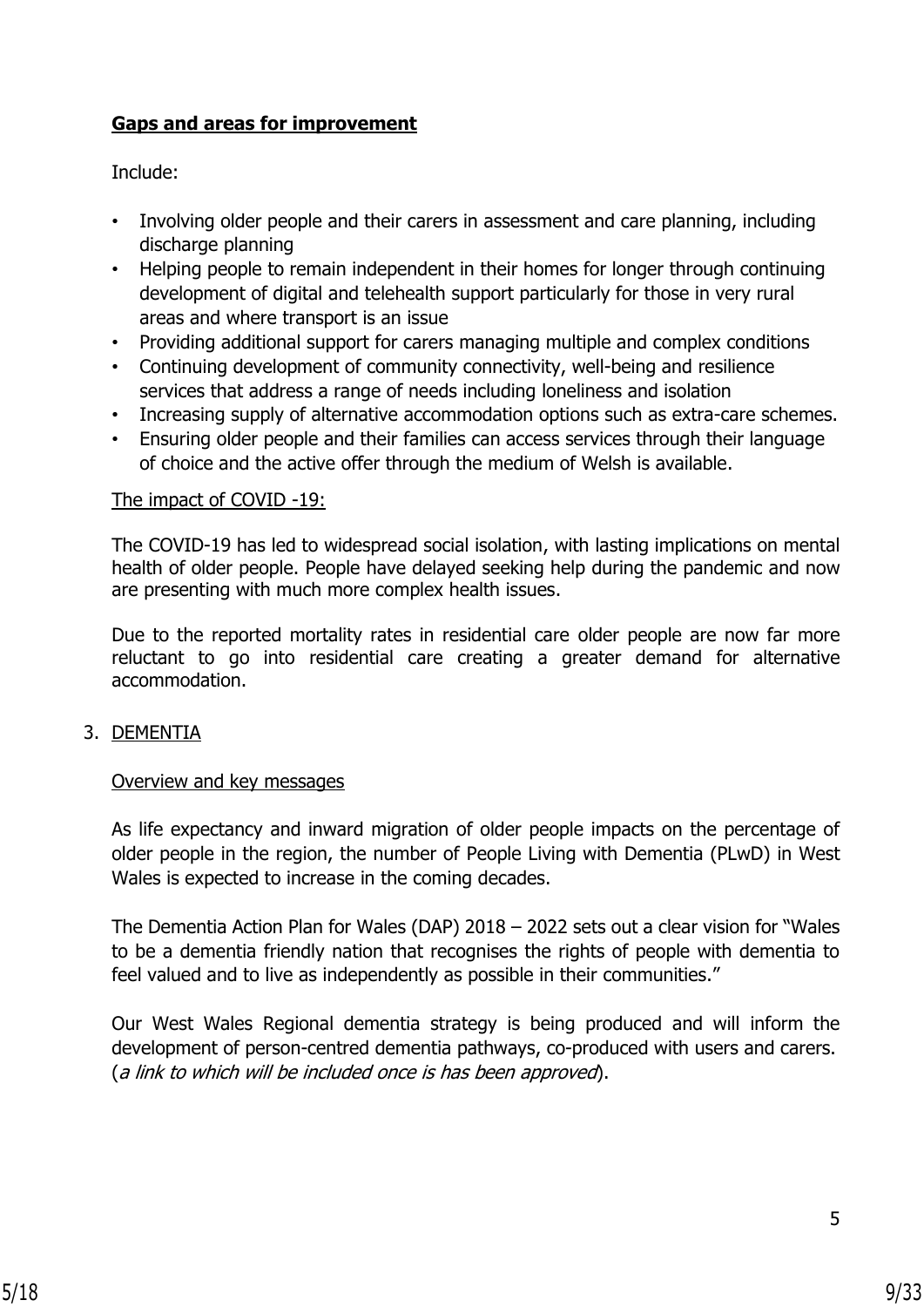Key messages are as follows:

- The incidence of dementia on the Quality Assurance and Improvement Framework (QAIF) disease register in Hywel Dda in 2019-20 was 0.7%, in line with the Welsh national average of 0.7%
- In 2016-17 dementia diagnosis rates were one of the lowest in Wales at 45.6% indicating that prevalence rates are likely to be closer to 1.4% although, the number of those diagnosed has increased an average of 3% per annum to 2947 in 2020.
- Over thirty genetic, medical, lifestyle, cultural and societal factors have been identified, which impact the risk of cognitive decline differently depending on gender. Some of these factors increase risk more dramatically in women than in men.

# **Gaps and areas for improvement**

Include:

- Continuing to improve awareness, identification, and diagnosis of dementia, including onset of dementia in younger people
- to ensure timely diagnosis and access to appropriate care and support
- Improving co-production of services by including PLwD
- Increasing diagnosis rates in non-specialist community settings by:
	- o Improving training and awareness of new evidence-based best practice dementia models within primary care, based on the Good Work Framework
	- o Supporting GPs, allied health professionals (AHPs) and nurses to make assessments
	- $\circ$  Improving quality of referrals into specialist care for those requiring it
- Developing more consistent rights-based person-centred care and support
- Continuing improvements in community support, training and help for PLwD to discuss their diagnosis, navigate/co-ordinate services, to build resilience and maintain balance across all aspects of their life
- Ensuring equal access to physical health services and treatment for PLwD
- Ensuring advance care planning and end of life care is fully embedded in wider inclusive, person-centred care and wellbeing planning
- Improving research into dementia by involving care homes in the region in current research opportunities
- Continuing the development of a "hub" or single point of contact approach for PLwD to access information and support.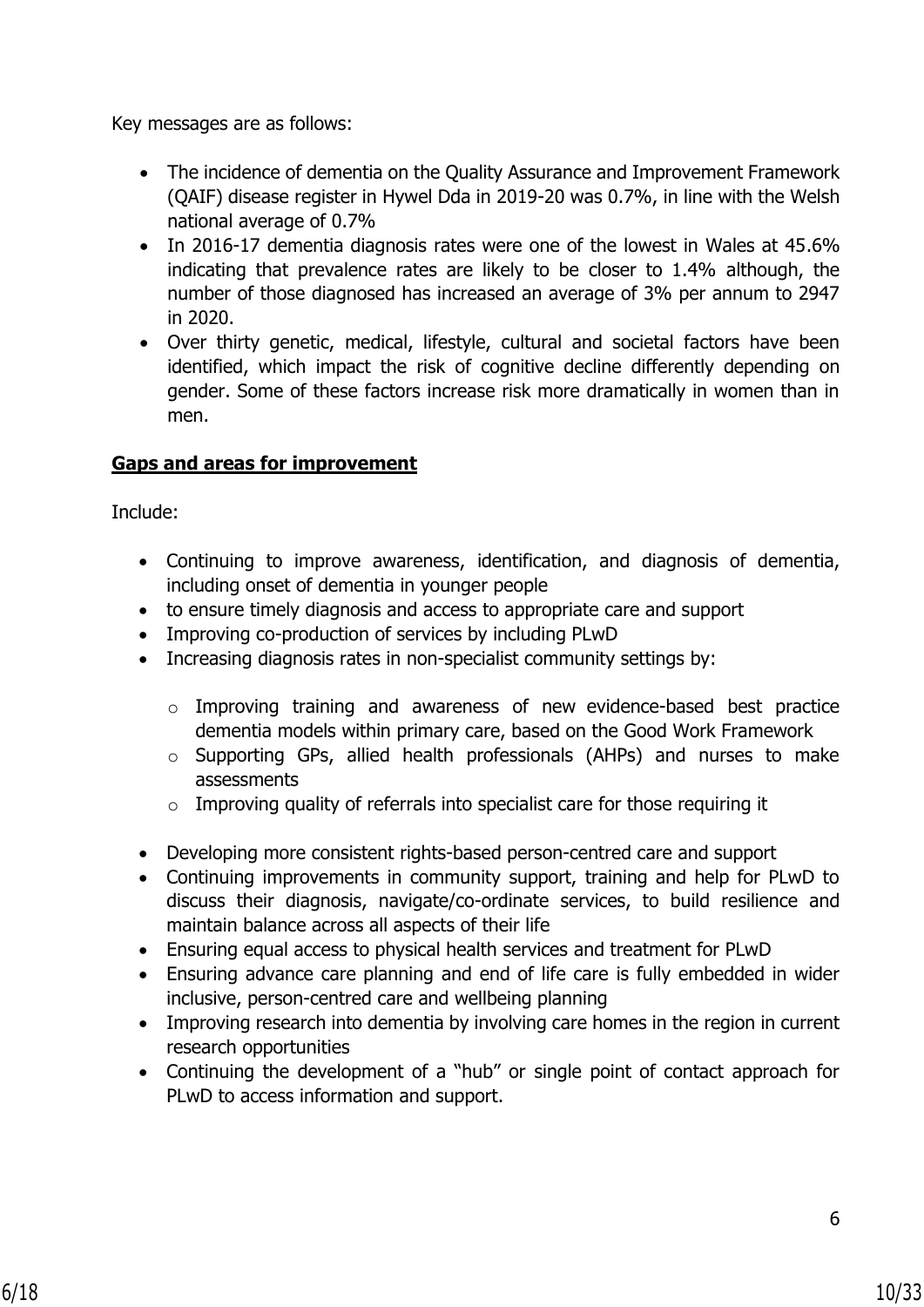### The impact of COVID -19:

COVID-19 has had a disproportionately negative impact on PLwD, with dementia being shown as an age-independent risk factor for severity and death in COVID-19 patients.

Although the exact impact on the diagnosis and incidence rate of dementia is unclear, stakeholders have identified that COVID-19 has impacted timely diagnosis due to late presentations.

Full information on the impact of COVID-19 upon those with dementia and their carers is not yet available. However, there is some concern that it may cause damage to the brain in the longer term.

#### 4. UNPAID CARERS

#### Overview and key messages

2011 ONS Census data indicates there are more than 47,000 known unpaid carers across West Wales, of which, 3,436 were Young Carers (defined as 5-17 years old), representing 12.5% of residents. It is recognised also that there is a considerable number of 'hidden' carers who do not define themselves as such.

Early identification and self-identification of unpaid carers is vital to ensure they access the right help and support at the right time, as well as maintain their own health, wellbeing and independence.

Support for unpaid carers in West Wales is driven through the West Wales Carers Development Group (WWCDG), a formal sub-group of the West Wales Regional Partnership Board (RPB) and a partnership between Hywel Dda University Health Board, the three Local Authorities of Carmarthenshire, Ceredigion and Pembrokeshire, Third and Voluntary sector organisations and representatives of service users and Carers in West Wales.

The Regional Partnership Board published their Carers Strategy in November 2020. [WWCDG West Wales Carers Strategy 2020-2025](https://www.wwcp.org.uk/wp-content/uploads/2020/11/Carers-Strategy-Final-20.10.20-Eng.pdf) The West Wales Carers Development Group (WWCDG) are responsible for ensuring that an annual action plan is in place to respond to the key priority areas.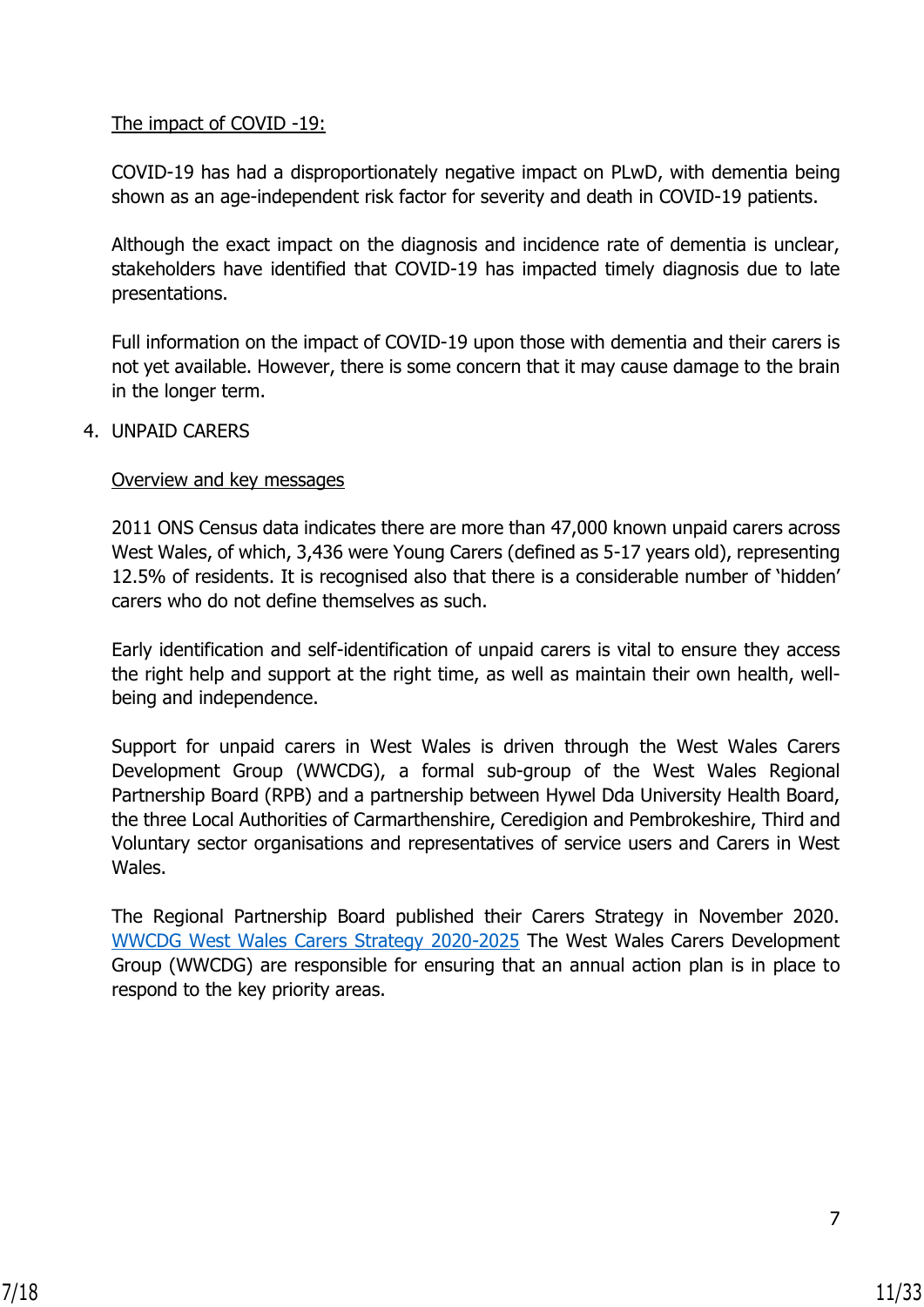## **Gaps and areas for improvement**

Highlighted during the engagement session include:

- Continuing improvements in the consistency of approach, information, advice and assistance provided across the region, within a more integrated system
- Reviewing information provided to carers to ensure it is current, relevant, more accessible and easier to find
- Extending use of social media and technology to identify and provide information to carers and maintain regular contact, particularly for young carers
- Developing a single point of contact to help people navigate the system
- Ensuring respite care fits the needs of both the carer and the cared for
- Addressing the challenges of accessing support in rural areas
- Improving the statutory carers assessment process, which can be challenging, often takes too long and may not always consider carers needs appropriately
- Improving delivery of the "active offer" through the medium of Welsh. Carers want to feel comfortable using their preferred language of choice, including languages other than English and Welsh

Young carers report:

- They struggle to have a break, are not seeing their friends and don't have their own space.
- They find it difficult to balance schoolwork, homework and their caring role and can feel stressed, worried and anxious at school, as they are away from the person that relies on them for care
- They may require extra support for their mental health and wellbeing.

#### The impact of COVID -19:

Caring is such an important part of life and the role of unpaid Carers has become increasingly prominent. A significant number of unpaid carers have sought support with their caring role and in an on-line survey circulated as part of the process to develop the PA, many carers reported:

- Feeling isolated during the pandemic
- Being cautious of people coming into their homes due to the risk in virus transmission, with many choosing to suspend domiciliary care, putting further strain on their wellbeing and mental health
- Experiencing financial pressure, as they have had to take more time off work to support the person they care for
- Concern over the adverse effect of limited social contact on the well-being of loved ones in hospitals and care homes, due to strict visiting restrictions
- Young carers missed the break from caring and social interaction with peers that schooling (suspended during lockdown) usually provides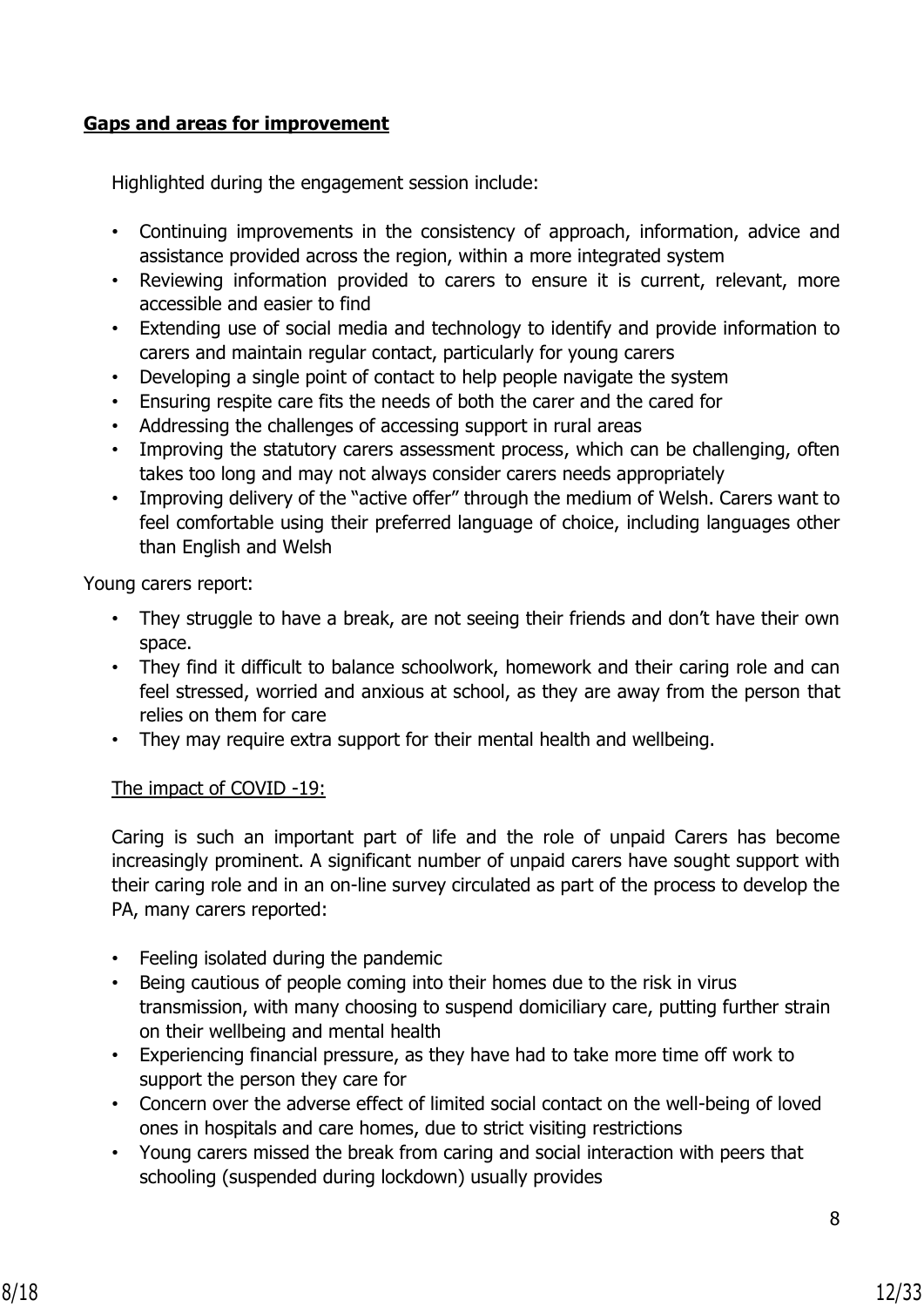- Improved access to support due to the increased availability of on-line services in response to the pandemic.
- 5. LEARNING DISABILITY

## Overview and key messages

The population of People with a Learning Disability (PwLD) in West Wales is projected to remain relatively stable. However, projections suggest the number of people diagnosed with severe or profound and multiple learning disabilities (PMLD) is expected to grow by 1.8% each year. The number of older people with a learning disability is set to increase.

PwLD often have additional diagnoses and/or co-existing conditions such as: autism; physical disabilities; sensory and communication impairment. They are more likely to experience poorer physical and mental health and multiple morbidities, often linked to poor diet, low levels of physical activity, smoking, alcohol use and difficulties in accessing preventative health services.

Through the Regional Improving Lives Partnership, PwLD have worked together with partners to develop the [West Wales Charter](https://www.ldcharter.com/) – a simple list of things they expect, and need, to live fulfilling lives, which is supported by the Welsh Government; County Councils of Carmarthenshire, Ceredigion and Pembrokeshire, Hywel Dda University Health Board and a range of community and 3<sup>rd</sup> sector organisations.

# **Gaps and areas for improvement**

Include:

- Improving awareness of the needs of PwLD and through training and education of service providers, healthcare workers, families and carers
- Improving the quality of communication with and information for PwLD (easy read)
- Widening access to supported accommodation in a location of choice
- Strengthening access to education, volunteering and paid work opportunities in local communities
- Improving processes for managing transition between children's and adult services and specialist health services
- Supporting self-advocacy for PwLD
- Increasing planning and resources for PMLD and their carers.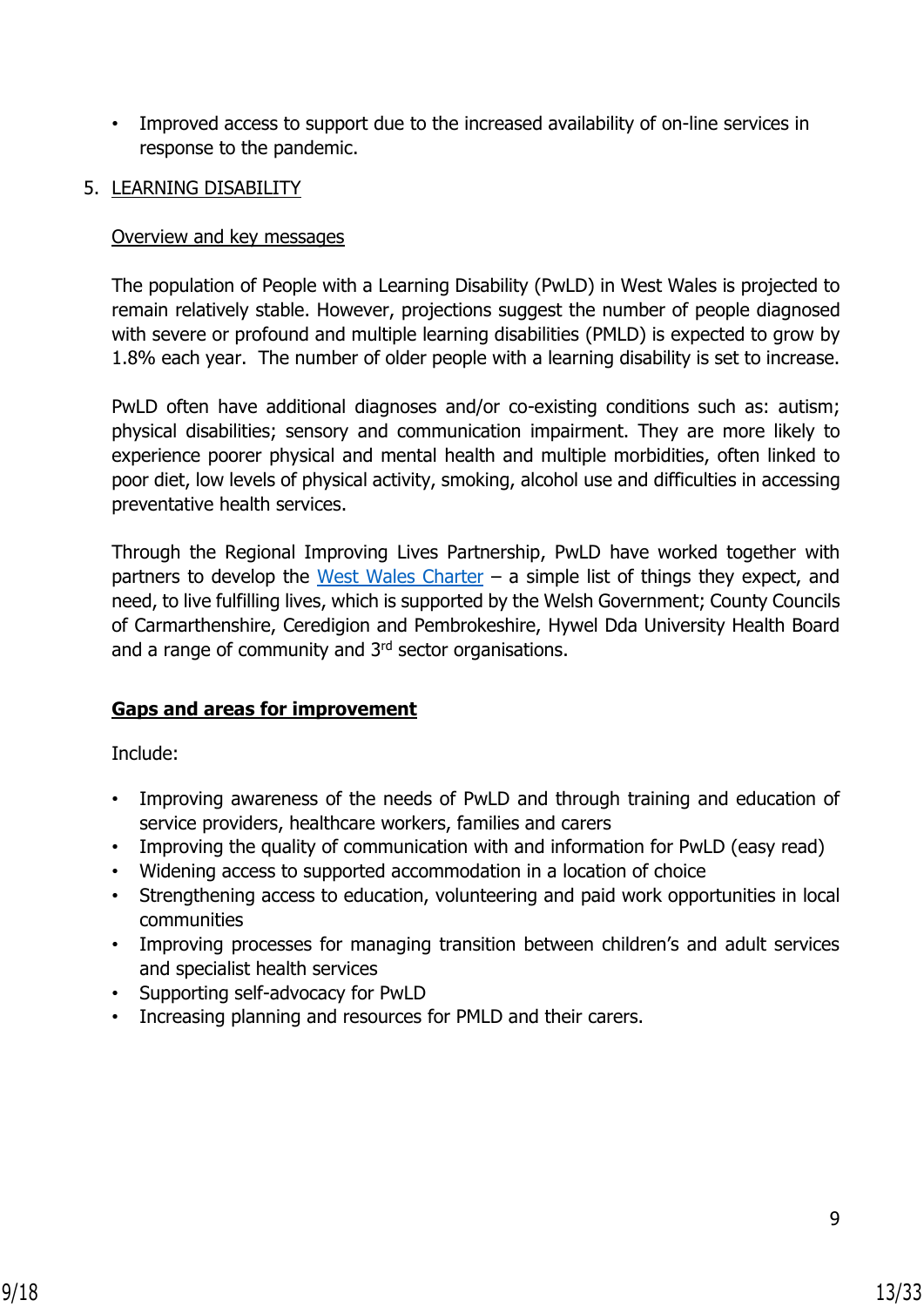#### The impact of COVID -19:

COVID-19 has had a particular effect on mental health, well-being, health and feeling of isolation for PwLD and their care and support network. There has been a significant impact upon services and care available, such as day opportunities and short breaks which has significantly impacted their health and wellbeing.

Many PwLD have been required to shield during the pandemic, limiting their opportunities to contribute to many of the consultations and planning events around services in LD, including the development of the PA.

#### 6. AUTISM

#### Overview and key messages

Autism is a term used to describe people with a group of complex neuro developmental symptoms, of variable severity which affects how people communicate and interact with the world. Autism is generally described as a spectrum and can cover a wide range of behaviours and needs. Autism was covered under the Learning Disability chapter in the 2017 PA however, in response to the introduction of the [Autism Code of Practice](https://gov.wales/new-code-practice-delivery-autism-services-published) in 2021, a separate Autism chapter is being developed.

The term 'autistic people' rather than 'people with autism', reflects the language preferences expressed by autistic people. The term 'people' refers to children, young people and adults.

Estimates of the prevalence of autism spectrum disorders suggest rates of around 1% in the general population. This would suggest there are about 4000 autistic people living in West Wales. However, there is much debate and the suggestion that not all individuals are  $identified<sup>1</sup>$ 

New services for adult diagnosis have been set up across Wales at a time of rising awareness of the spectrum of autism experiences; however, until recently no studies have examined adult autism prevalence in Wales

Increased rates of diagnosis and more prevalence of autism will require more specialist support in the community.

Feedback from engagement meetings across the region identified the following:

# **Gaps and areas for improvement:**

- Improve waiting times for diagnosis and diagnosis rates for both children and adults
- Improve access to information and advice for Autistic people and their families, including the autism strategy and the associated support services available in West Wales.

<sup>1</sup> (Brugha et al., 2011, 2016; Chiarotti & Venerosi, 2020; Fombonne et al., 2021; Lyall et al., 2017).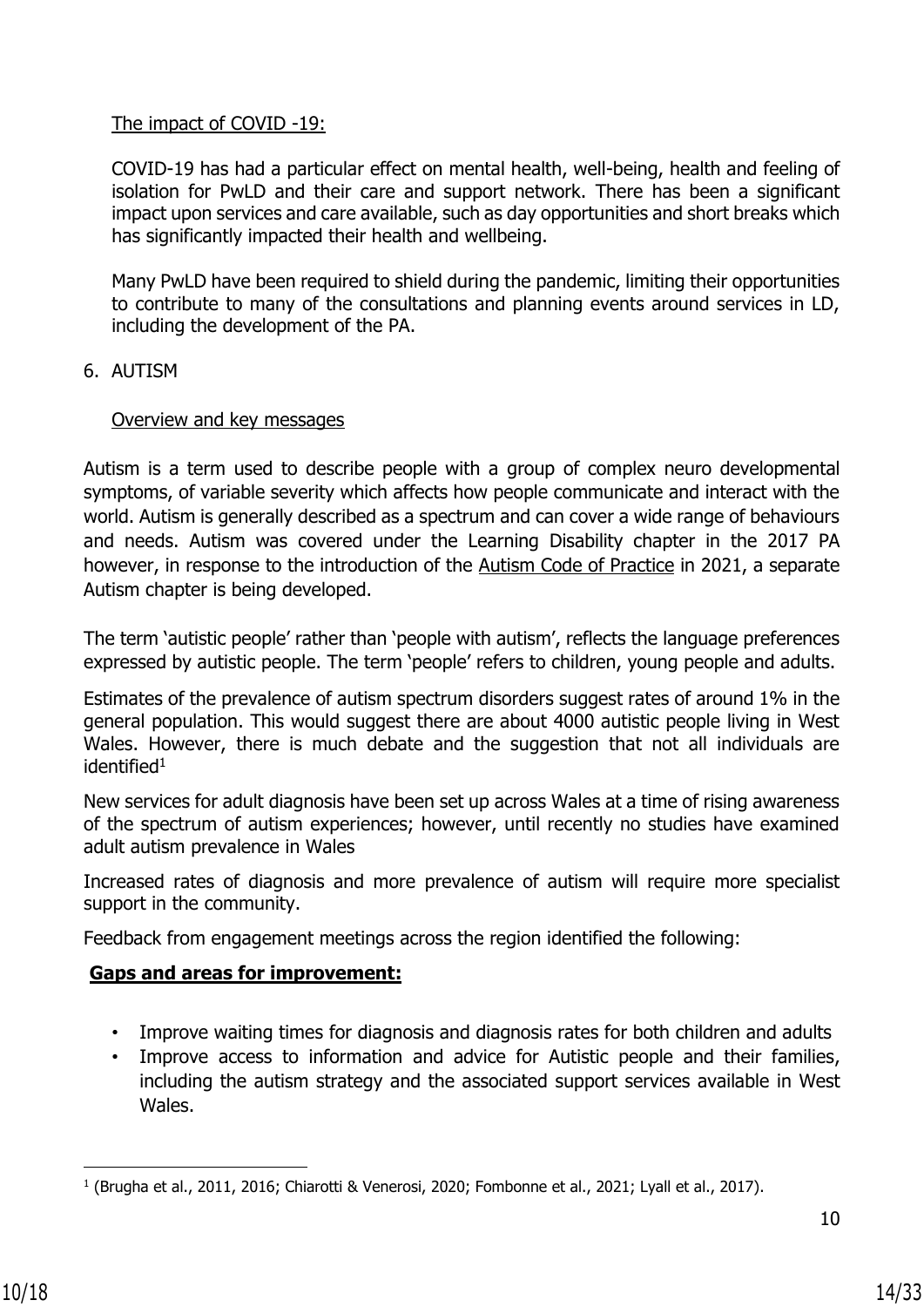- Improve awareness of Autism and the Autistic Spectrum Conditions across health, social care services, education and all public services.
- Greater emphasis on user engagement and coproduction in service development
- Improving the transition for Autistic Young people when they leave school
- Increasing opportunities for volunteering, work experience, employment opportunities and networking for autistic people.

#### The impact of COVID -19:

The pandemic has impacted on the care and support available for autistic people as many support services were paused. In addition, the uncertainty and frequent changes to routines and rules will, in some cases have had a significant impact upon people's mentalhealth and wellbeing. This has placed increased pressure on family members and carers.

For Autistic People the resumption of and reintegration to activities such as education following prolonged periods of lock down has also presented significant challenges.

#### 7. CHILDREN AND YOUNG PEOPLE

#### Overview and key messages

There are over 82,000 children and young people in the region, approximately 22% of the total population. Although the population of children and young people up to the age of 25 will remain relatively stable, the number of children aged 10-15 in the region is expected to decline by 8% by 2031. It is estimated that 6,105 children and young people live with a long-term condition or disability.

31% of Children in Wales a living in poverty, where families are unable to buy food, clothing and provide a safe place to live. West Wales has seen a dramatic rise in child poverty during the last five years as result of stagnating family incomes, increase of rent and the COVID-19 pandemic. The rate of children living in poverty across the region are:

| Area                   | Rate 2019/20 | % Point change since 2014/15 |
|------------------------|--------------|------------------------------|
| <b>Carmarthenshire</b> | 31.3%        | 2.4%                         |
| Pembrokeshire          | 32.4%        | 2.1%                         |
| Ceredigion             | 31.8%        | 2.7%                         |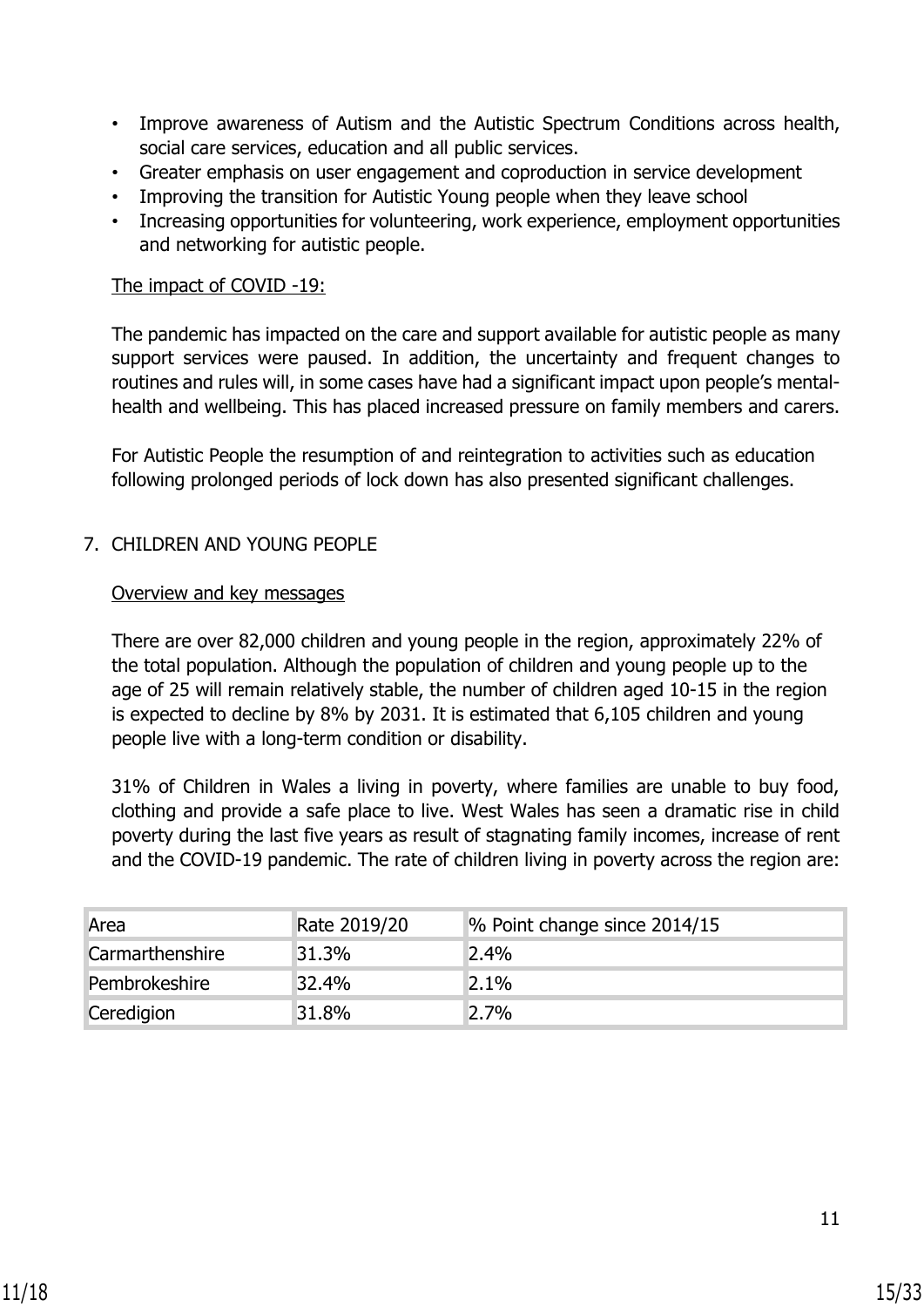The region has a lower number of looked After Children (LAC) than the national average. The Capped 9-point score (Year 11 pupils' best 9 results from qualifications available in Wales) is 361.7, above the Wales average of 353.8.

At 14%, the number of young people not in education, employment or training in West Wales is marginally lower than the Welsh average.

## **Gaps and areas for improvement:**

Include:

- Further integration with early years services
- Involvement of children and young people, including care experienced young people and those with complex needs such as disability in the planning of services.
- Further development of preventative and early intervention services, building on established programmes such as Family Information Services, Families First and Team Around the Family and trauma informed models of support
- Considering the importance of physical, mental and emotional wellbeing of children and the key role of community services play in achieving this
- Enhancing partnership working to deliver a 'No Wrong Door' approach to services so that children and young people receive the support they need regardless of where they enter the system.
- Developing resilience and wellbeing in families to enable children and young people to remain within their families and/ or communities so long as it is safe for them to do so
- Continuing development of multi-agency and individualised approach to supporting children with complex needs
- Developing a regional transition process for children and young people into adult services where appropriate.

#### The impact of COVID -19:

Children and Young People's Mental Health and Wellbeing has been significantly affected during the pandemic. School closures, quarantine periods, fear of becoming unwell and impact upon older relatives are factors that have contributed to a decline in their Mental Health and Wellbeing.

In addition, Children and Young People from areas of poverty were subject to increased risk of poor Mental Health and Wellbeing. Contributing factors included the increased worry of parent financial insecurity, lack of social support, housing quality and poor nutrition.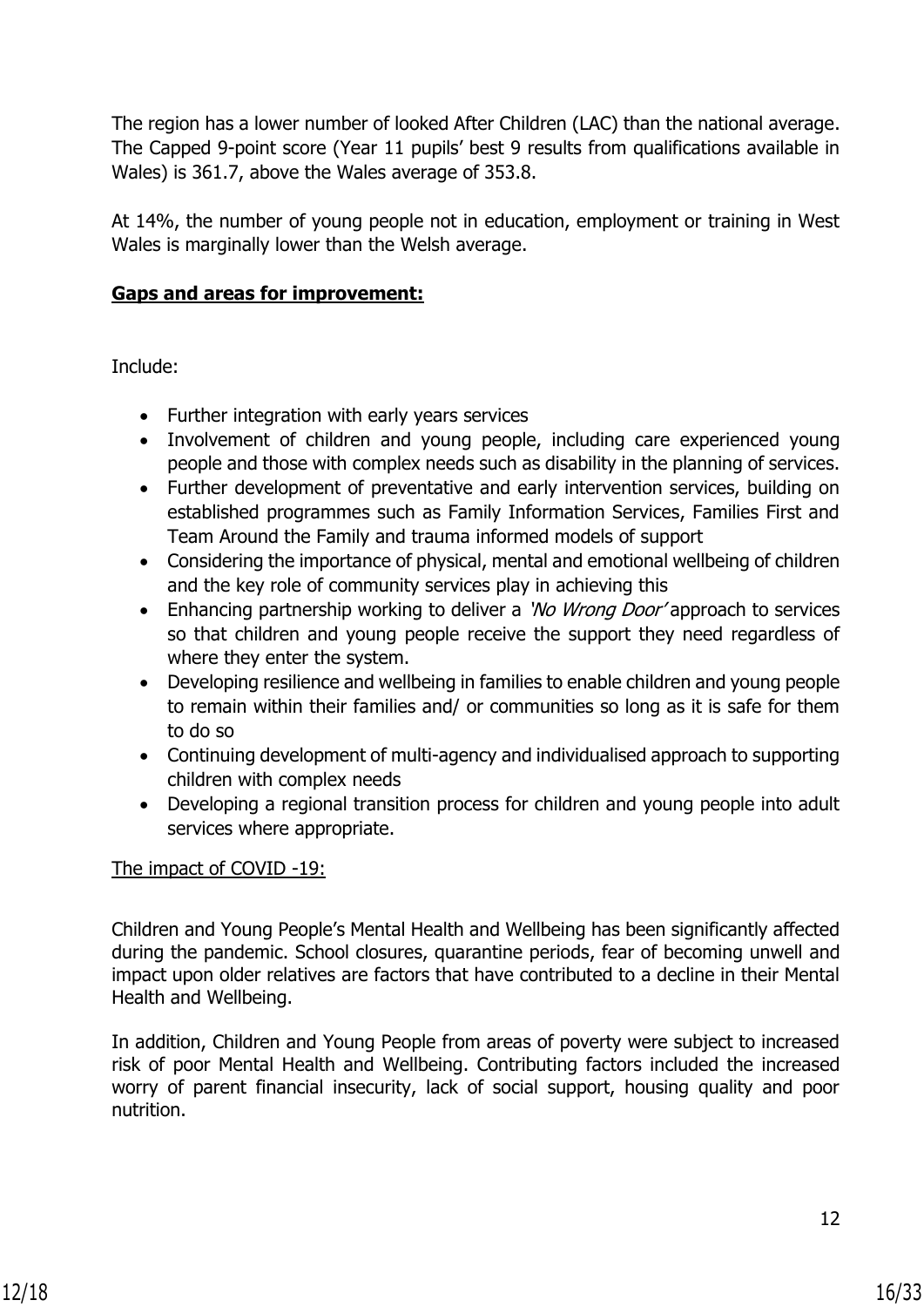Children's Social Services have maintained face-to-face contact for children identified as at risk throughout the pandemic. However, enforced absences form school and time at home has presented significant challenges in identifying and responding to risk.

The region has experienced a rise Children and Young People seeking support with complex emotional and mental health difficulties, including behaviours that challenge.

## 8. MENTAL HEALTH

## Overview and key messages

Our mental health affects how we think, feel and act. A healthy outlook can reduce both the intensity and duration of illnesses, whereas poor mental health can have the opposite effect. It has been shown that depression and its symptoms are major risk factors in the development of coronary heart disease and death after myocardial infarction. Stigma surrounding mental illness is common and can play a role in people potentially hiding issues surrounding their mental health rather than seeking help, which can be mitigated through increasing the information, education and public awareness.

According to the Welsh Government's Together for Mental Health Strategy:

- 1 in 4 adults experience mental health problems or illness at some point in their lifetime.
- 1 in 6 adults are experiencing symptoms at any one time.
- 1 in 10 children between the ages of 5 and 16 has a mental health problem, and many more have behavioural issues.
- Approximately 50% of people who go on to have serious mental health problems will have symptoms by the time they are 14 and many at a much younger age.

The Hywel Dda Mental Health Quality and Outcomes Framework (QOF) register records approximately 4,100 patients in 2019.

Through a range of facilitated engagement sessions we were able to identify:

# **Gaps and areas for improvement**

- Improving integration and communication between services, so that patients with multiple issues have access to the range of support and care needed
- Improving processes for those experiencing crisis, to reduce instances where patients in crisis have difficulty accessing services
- Promoting and supporting self-management by educating people on how to manage their conditions, live more independently and make their own choices.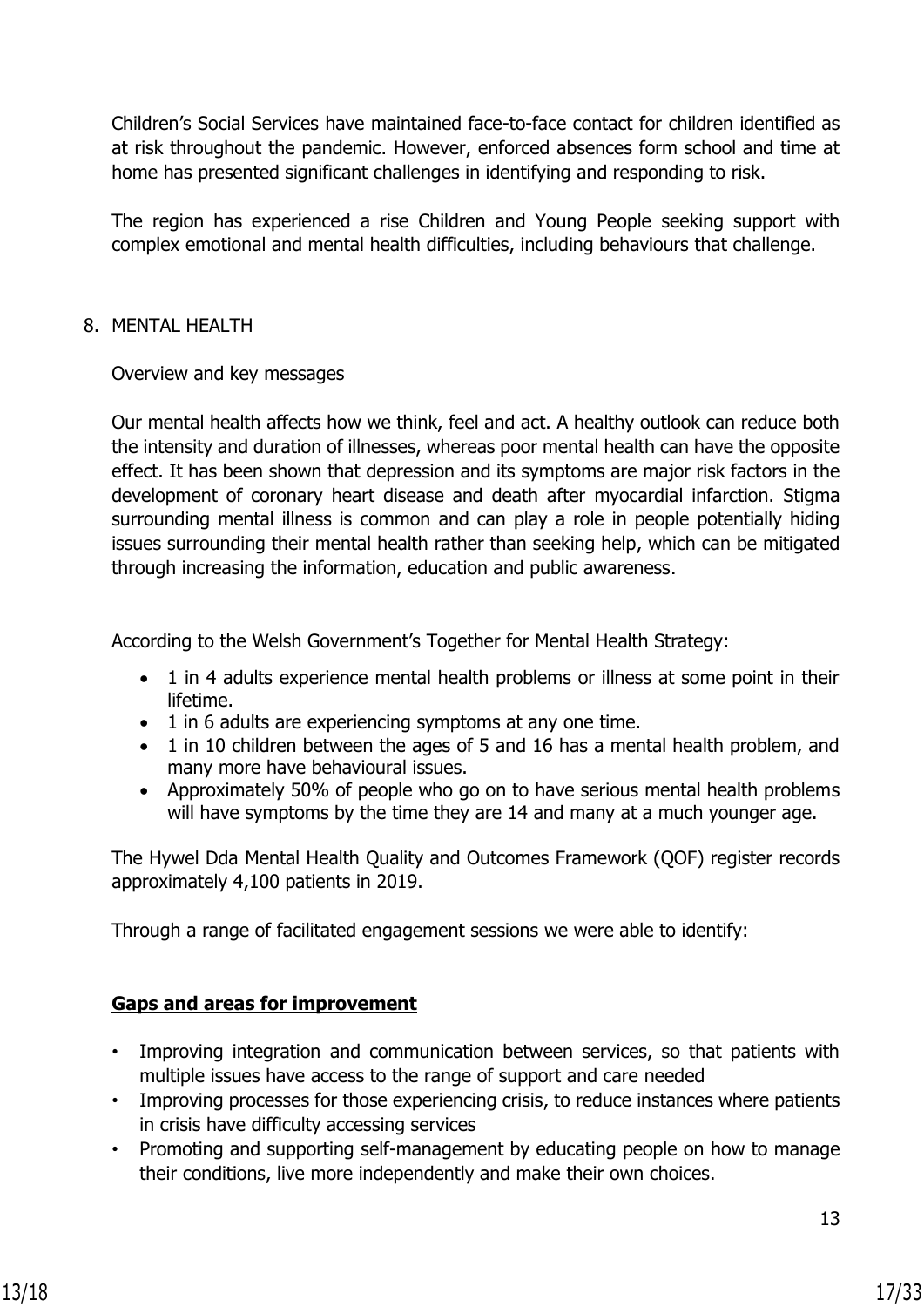- Shifting the emphasis to community-based services
- Recognising the effect of COVID-19 and the resulting increased demand for mental health services.

# The impact of COVID -19:

COVID-19 has led to increased isolation and a disruption of normal life, which could have short term effects on mental health. It is not clear what the long-term effects of COVID on mental health and wellbeing might be however, in the period immediately before the pandemic, it was reported that 11.7% of Welsh people suffered from severe mental health issues, which reportedly climbed to 28.1% in April 2020.

COVID-19 has also had a worse effect on particular on those groups who already experience poor mental health outcomes, including those from black and minority ethnic backgrounds, those with existing physical or learning disabilities and those in areas of high poverty.

#### 9. HEALTH AND PHYSICAL DISABILITIES

#### Overview and key messages

Most people in the West Wales region between the age 18 to 64 will not access care and support for a specific need or protected characteristic. Instead, they are served by public health information and national and local programmes designed to encourage healthy lifestyles and practices. These programmes are aimed at reducing specific health risk factors such as cardiovascular disease, often achieved by strategies to reduce obesity and smoking and improve diets.

There are a proportion of people who have a range of specific needs because of physical disability or chronic health conditions that may require extra support to enable them to live as independently as possible.

# **Gaps and areas for improvement**

identified through engagement include:

• Involving people with a range of disabilities at the planning and design phase of new developments and accommodation, to ensure they are easy to use and accessible.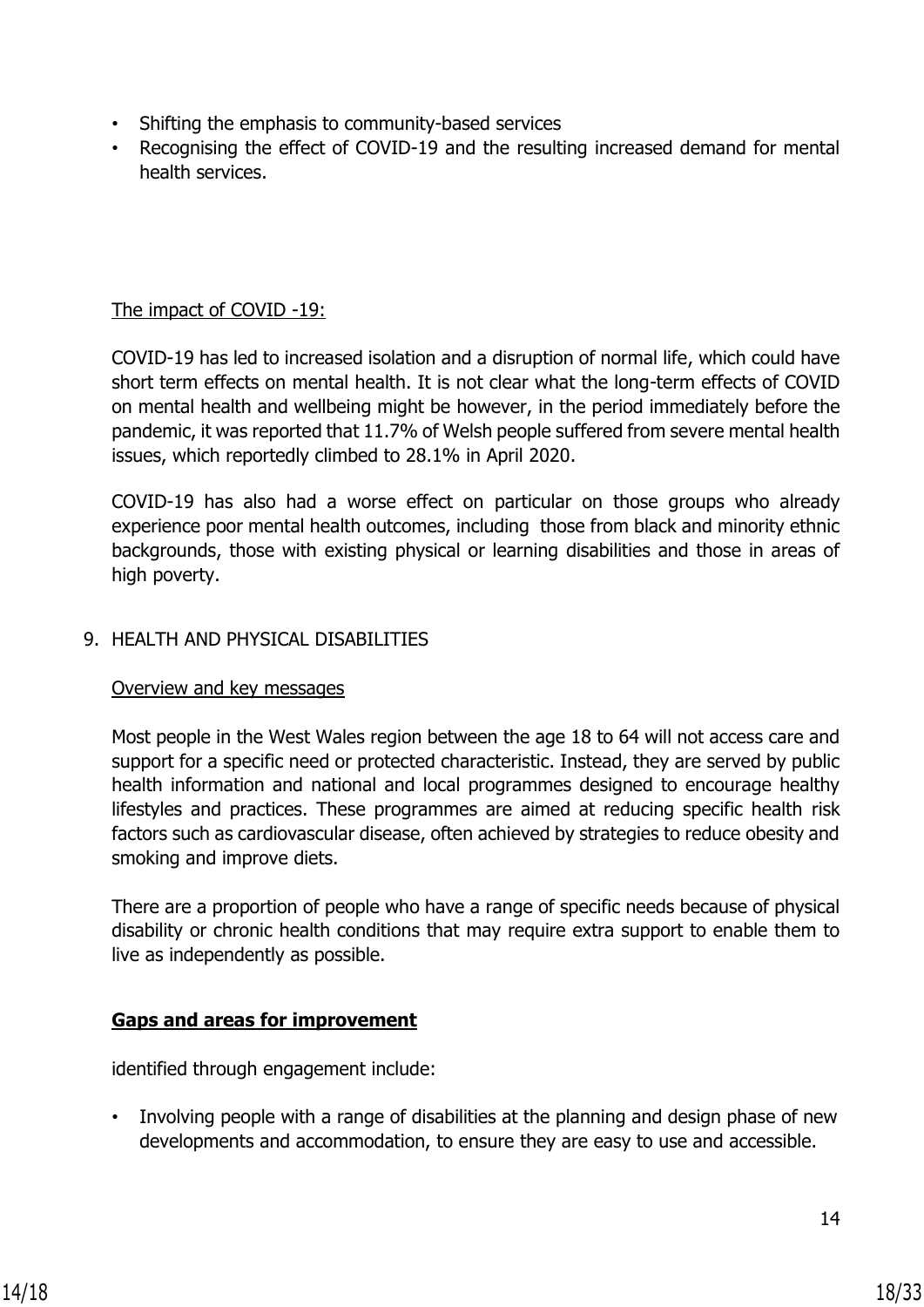- Improving early identification, treatment and management of preventable and chronic conditions including diabetes, heart disease and respiratory illness, to improve long term well-being and reduce complications.
- Improving appropriate access to a range of information, advice and assistance.
- Increasing use of assistive technology, such as telecare to transform domiciliary care and supported living services
- Improving access support for assisted living. Many of the current rules and regulations about supporting and helping people with disabilities are too rigid.
- Improving access to and communication of financial support such as personal independence payments, disabled facilities grant, direct payments
- Improving the process for home improvements and modifications.
- Increasing the flexibility of step up and down provision to respond to changing needs
- Improving access to transport.

#### The impact of COVID -19:

COVID-19 has led to widespread social isolation, with lasting impact on physical and mental health for those people having to shield during the pandemic.

People will struggled to access or delay seeking help during and are now presenting later, with much more complex health issues often resulting in worsening comorbidities and prolonged illness.

#### 10.SENSORY IMPAIRMENT

#### Overview and key messages

Sensory impairment is inevitable with ageing. As sensory impairment can be a significant life-limiting condition, the challenges associated with the condition are likely to grow over the coming decades.

People with sensory impairment are more likely to feel lonely and isolated. Research by RNID in 2000 found that 66% of deaf and hard of hearing people feel isolated due to their condition excluding them from everyday activities.

Sensory impairment is something that cuts across system wide services; it is important that sensory impairment awareness and services are embedded in the whole system of provision.

The combination of two sensory impairments can mean that a deafblind person will have difficulty, or find it impossible, to utilise and benefit fully from services for deaf people or services for blind people. Meeting the needs of deafblind people therefore needs a different approach.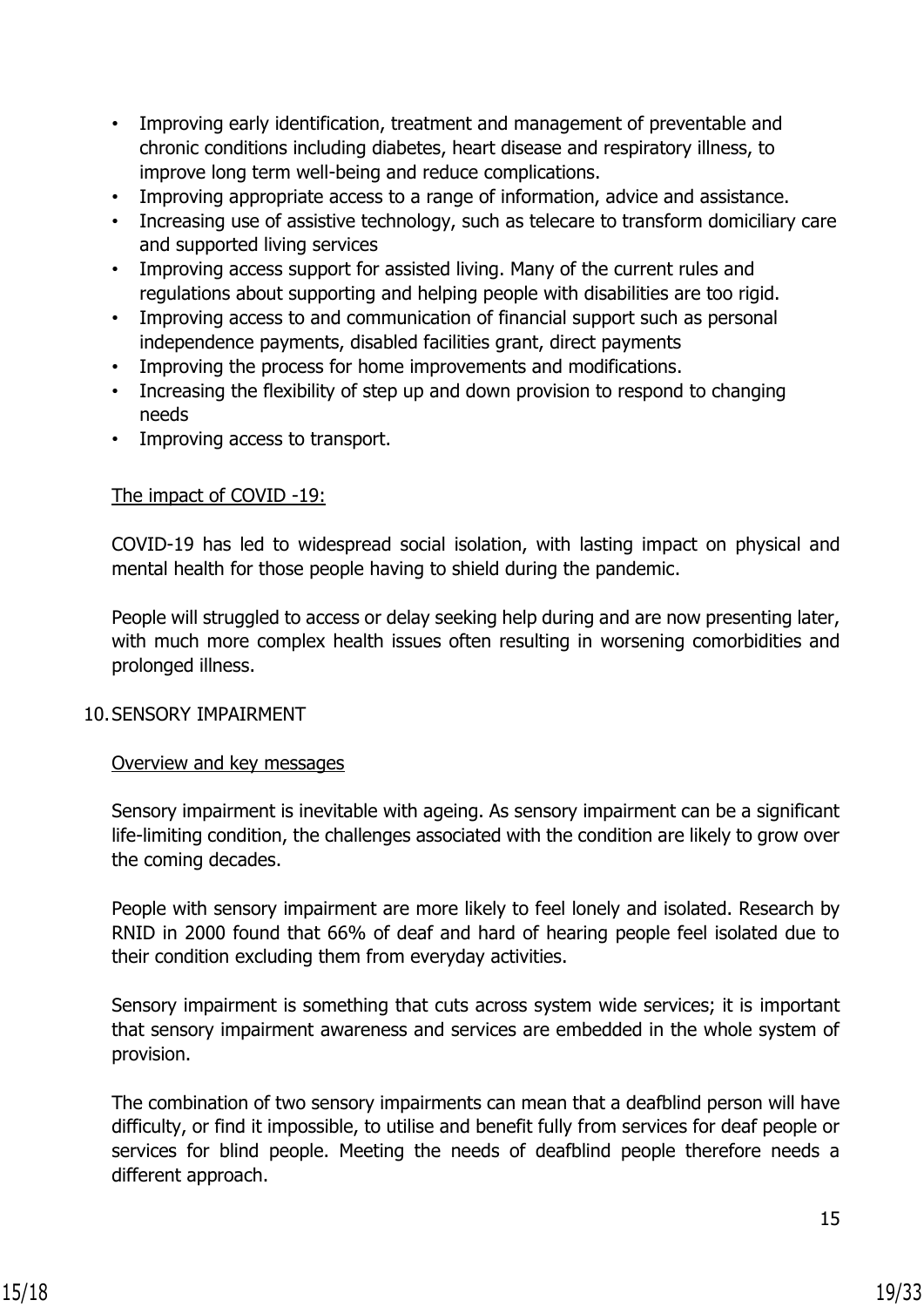Apart from the day-to-day difficulties, people with sensory impairment also have poorer health outcomes, higher rates of poverty and lower educational achievements than people free from disability.

- Both visual and hearing impairment are projected to increase in West Wales over the coming years
- Accelerating factors for sight loss include diabetes and obesity
- Sensory impairment is associated with increased risk of falls and fear of falling has a major impact on people's ability to remain independent.

## **Gaps and areas for improvement**

- Improving awareness and understanding of sensory impairment
- Improving the accessible implementation standard and developing a process to audit implementation
- Improving provision of accessible information e.g., braille letters
- Extending provision of the interpretation service outside 9-5 and increasing availability of interpreters
- Enhancing record systems such as Welsh Patient Administration System (WPAS) to be able to record more than one impairment

#### The impact of COVID -19:

The COVID pandemic has contributed to communication difficulties for both hearing and visually impaired people. Access to information has been more difficult to obtain for the visually impaired e.g., reduced access to braille in surgeries. Where services have shifted from face to face to video consultations, they don't work for sight impaired people, who prefer phone conversations.

The pandemic has also led to challenges for hearing impaired people around communication e.g., face masks make lip reading impossible. People with sensory impairment are more likely to suffer from isolation and loneliness, which has been exacerbated by the COVID pandemic.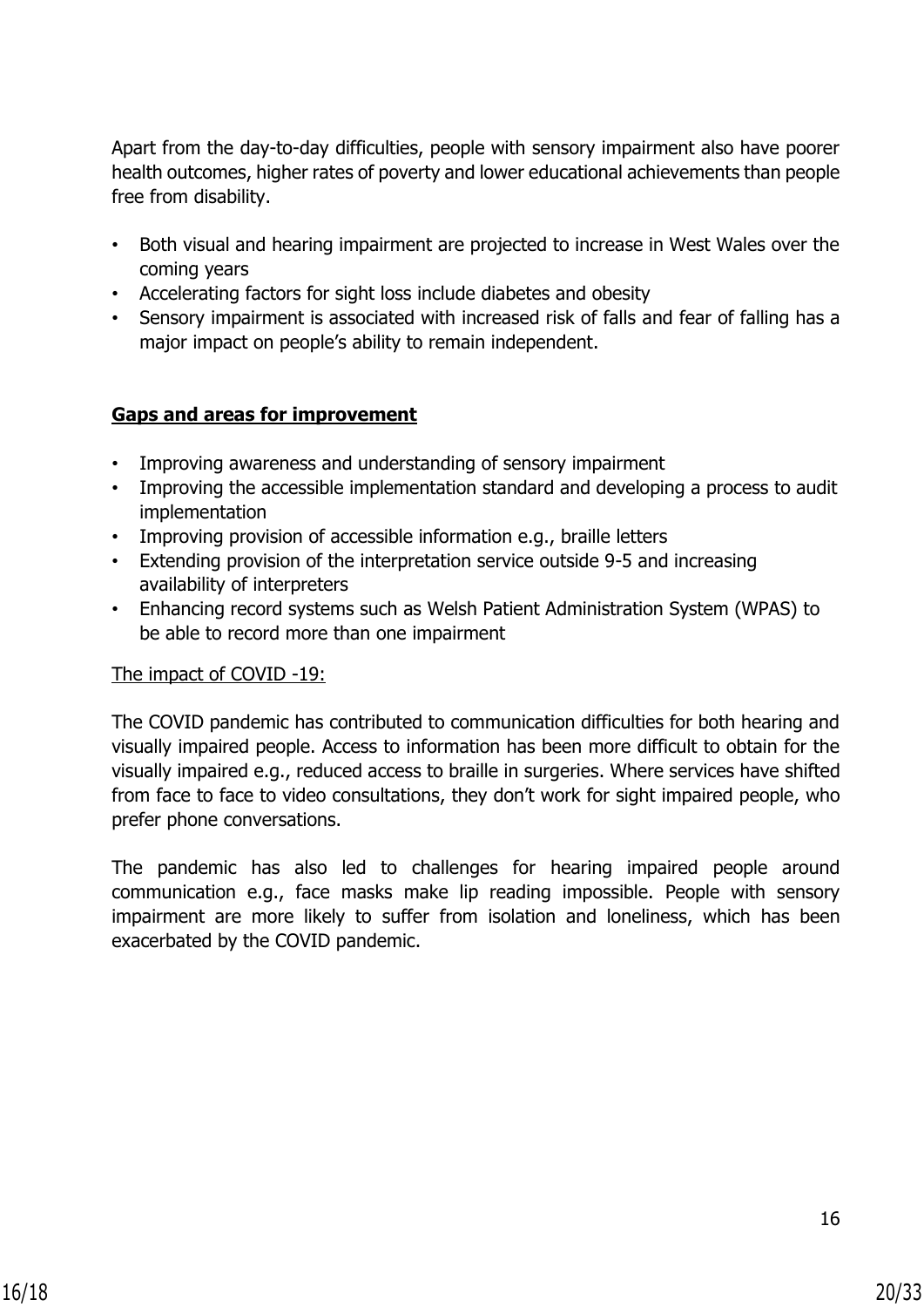# 11.SUBSTANCE MISUSE

# Overview and key messages

Welsh Government has recently launched its new [Substance Misuse \(drug and alcohol\)](https://gov.wales/substance-misuse-delivery-plan-2019-2022-0)  [Delivery Plan for 2019 -](https://gov.wales/substance-misuse-delivery-plan-2019-2022-0) 2022. The new plan builds on the progress made during the lifetime of the 2008-2018 strategy and is a key reference for the PA.

## **Gaps and areas for improvement**

- Improving prevention and harm reduction
- Reducing smoking prevalence levels
- Supporting individuals to improve health and aid maintain recovery
- Supporting and protecting families
- Tackling availability of substances and protecting individuals and communities
- Developing stronger partnerships, workforce development and service user involvement.
- Developing accommodation provision in response to care and support needs

#### The impact of COVID -19:

The effect of COVID-19 pandemic may have had a significant impact on substance misuse however, at present data is not available.

#### 12.VAWDASV

#### Overview and key messages

Violence against Women, Domestic Abuse and Sexual Violence (VAWDASV) is a major public health problem, a criminal justice issue, and a violation of human rights. It causes harm to individuals and families, and its impact can be felt across whole communities, societies, and economies and can impact on victims in many ways. For example, sexual violence can lead to a multitude of health consequences including physical, reproductive, and psychological harm.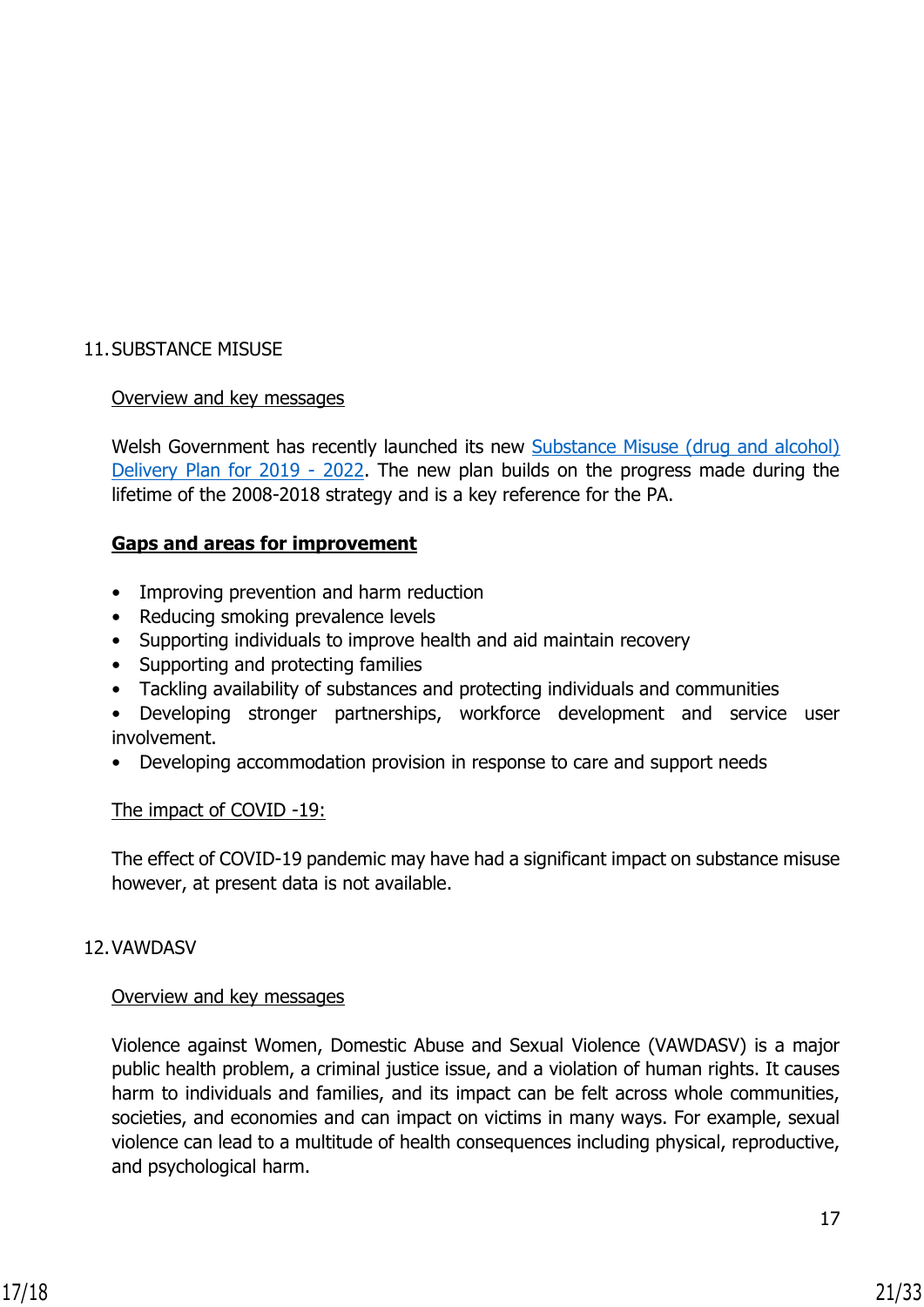The Violence against Women, Domestic Abuse and Sexual Violence (Wales) Act 2015, together with the statutory guidance on commissioning sets the conditions and expectations for service developments in Wales, with [progress reported](https://gov.wales/violence-against-women-domestic-abuse-and-sexual-violence-progress-report-2019-2020-html) annually.

## Gaps and areas for improvement

- Increasing awareness of violence against women, domestic abuse and sexual violence
- Enhancing education about healthy relationships and gender equality
- Ensuring professionals are trained to provide effective, timely and appropriate responses to victims and survivors
- Providing equal access to appropriately resourced high quality, needs led, strength based, gender responsive services
- Improving prevention focussed initiatives e.g. IRIS/Ask Me.

#### The impact of COVID -19:

Emerging literature suggests that levels of VAWDASV have been impacted by the COVID-19 public health restrictions, including lockdown, shielding and social distancing regulations (Snowdon et al., 2020). Whilst the full picture of how the pandemic has impacted on VAWDASV is still to fully emerge, it appears likely that both the scale and nature of VAWDASV may have worsened, with rising helpline contacts for all forms of VAWDASV and increased reports to emergency services for domestic abuse in some areas (Hohl and Johnson, 2020). Many prevention strategies and programmes have been put on hold or been forced to adapt during the pandemic because of restrictions on movement, face to face interactions and public events. Given the increasing number of reports of VAWDASV during the pandemic, it is more important than ever to promote prevention through the transformation of norms, attitudes and stereotypes that accept and normalise violence.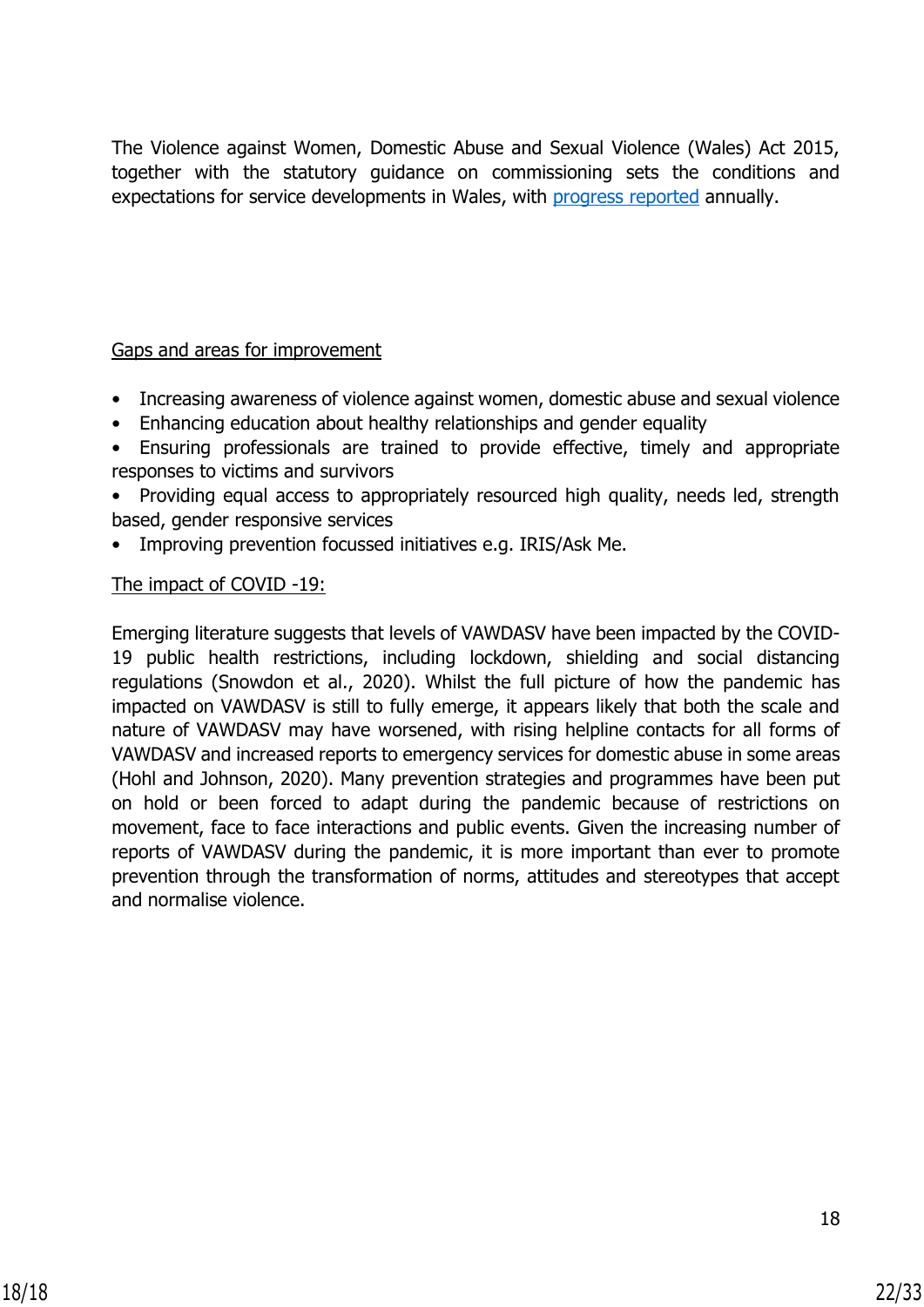# **WEST WALES MARKET STABILITY REPORT**



February 2022

# **West Wales Market Stability Report 2022: Executive Summary<sup>1</sup>**

# **Summary of report and key issues**

Welsh Government requires local authorities, acting together with health boards, to produce Market Stability Reports (MSRs) on a regional partnership board basis. Such reports must assess the sufficiency of care and support services. In addition, the reports must also assess the stability of specified services regulated by Care Inspectorate Wales (CIW). The publication deadline is 30<sup>th</sup> June 2022.

# **Recommendations**

Strategic Development and Operational Delivery Committee is asked to note the MSR, which has been produced on a regional basis to enhance understanding of the regional market for care and support, in line with legislative requirements.

#### **The West Wales Market Stability Report (MSR): Executive Summary**

This report is structured into the following sections:

- 1. Context and legislative requirements
- 2. Approach and method
- 3. Findings and implications:
	- regulated services
		- population groups
- 4. Recommendation

# **1. Introduction: context and legislative requirements**

The Social Services and Wellbeing (Wales) Act has been amended by Regulation to require local authorities to work together, and with health partners, through Regional Partnership Boards, to undertake a Market Stability Assessment (MSA) and to produce a regional Market Stability Report (MSR), which also reflects county circumstances.

 $1$  This executive summary draws on the commissioned work undertaken by the Institute of Public Care and was produced by Dr Kevin Pett of the WWCP. Use is also made of the Code of Practice and Statutory Guidance on the exercise of social services functions and partnership arrangements in relation to market stability reports. See[: https://gov.wales/code-practice-and-guidance-under-social-services-and-well-being-wales-act-2014](https://gov.wales/code-practice-and-guidance-under-social-services-and-well-being-wales-act-2014)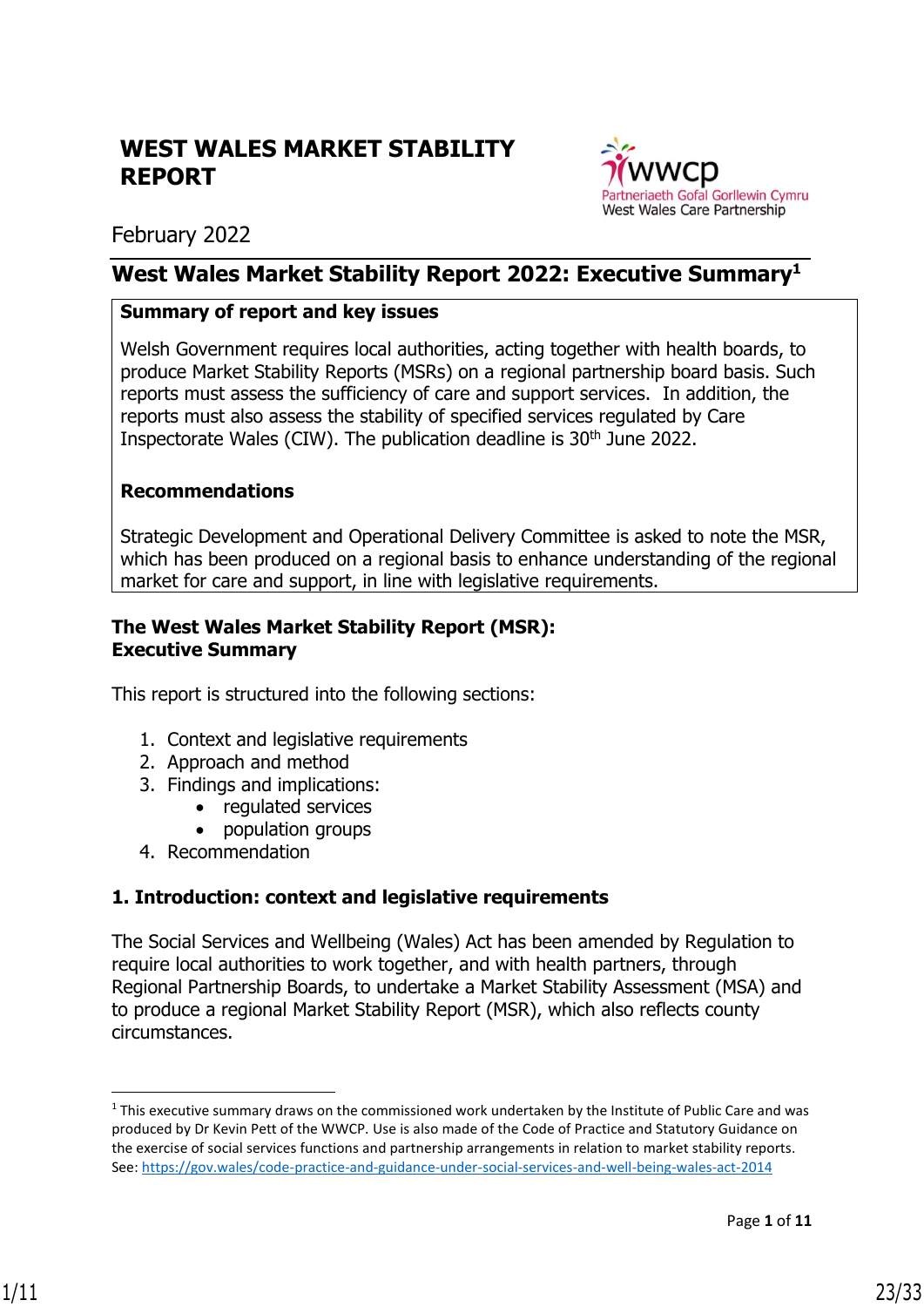Considered broadly, MSRs are concerned with the supply of care and support<sup>2</sup> and, therefore, in principle, a response to the demand identified through Population Needs Assessments (PNAs). Put another way, PNAs identify 'what', whereas MSRs inform the 'how' of care and support. The Market Stability Report must be published by 30<sup>th</sup> June 2022.

Though a single report, the regulations require MSRs to comprise two distinct assessments<sup>3</sup>: firstly, an assessment of the sufficiency of care and support services<sup>4</sup>; and secondly, a stability assessment for regulated services. In practice, the second aspect applies as an additional element – but only in relation to regulated services.

# **Market Stability Reports: two key elements**

#### Sufficiency assessment

Considering first the sufficiency assessment, this must consider:

- An overview of sufficiency against the previous Population Assessment (backward view)
- The extent to which current levels of care and support services are meeting existing demand (current state)
- Issues likely to affect sufficiency over the coming five years (future)

Relevant issues will include:

- Changing patterns of demand
- Expectations of users
- Trends, challenges, risks and opportunities

Welsh Government intend that the sufficiency assessment addresses the needs applying to the defined *Population Groups* within PNAs<sup>5</sup> and suggest the sufficiency assessment is cross referenced accordingly<sup>6</sup>.

#### Stability assessment

Secondly, a stability assessment must be undertaken as an additional requirement but only for 'regulated services<sup>7</sup>. The stability assessment must assess, for regulated services $8$ , the following five aspects:

- Sufficiency (see relevant paragraphs above)
- Quality: inspections, contract monitoring, etc

 $<sup>2</sup>$  All population groups (support services only for carers).</sup>

<sup>&</sup>lt;sup>3</sup> In undertaking MSRs, local authorities must pay 'due regard' to a range of duties (e.g., equality duty) and conventions (e.g., UN convention on the rights of the child) – see code of practice (page 16).

<sup>&</sup>lt;sup>4</sup> 'Care and support' is broadly conceived, to include preventative services, but excluding that provided informally or by family. Wellbeing services, including those offered by GP clusters, should not be overlooked. 5 LD, sensory impairment, older people, unpaid carers, disability, mental health, dementia, children and young people, autism, VAWDASV

<sup>&</sup>lt;sup>6</sup> The code of practice suggests that the MSR process can be used to meet duties under part 6 of the Act in relation to the sufficiency of accommodation for Looked After Children.

 $7$  Care homes, secure accommodation (children), residential family centre, adoption service, fostering, adult placement, advocacy, domiciliary support service.

<sup>&</sup>lt;sup>8</sup> In addition, the Welsh language dimension of these five aspects must be considered, alongside the impact of non-regulated services on regulated services (and vice versa).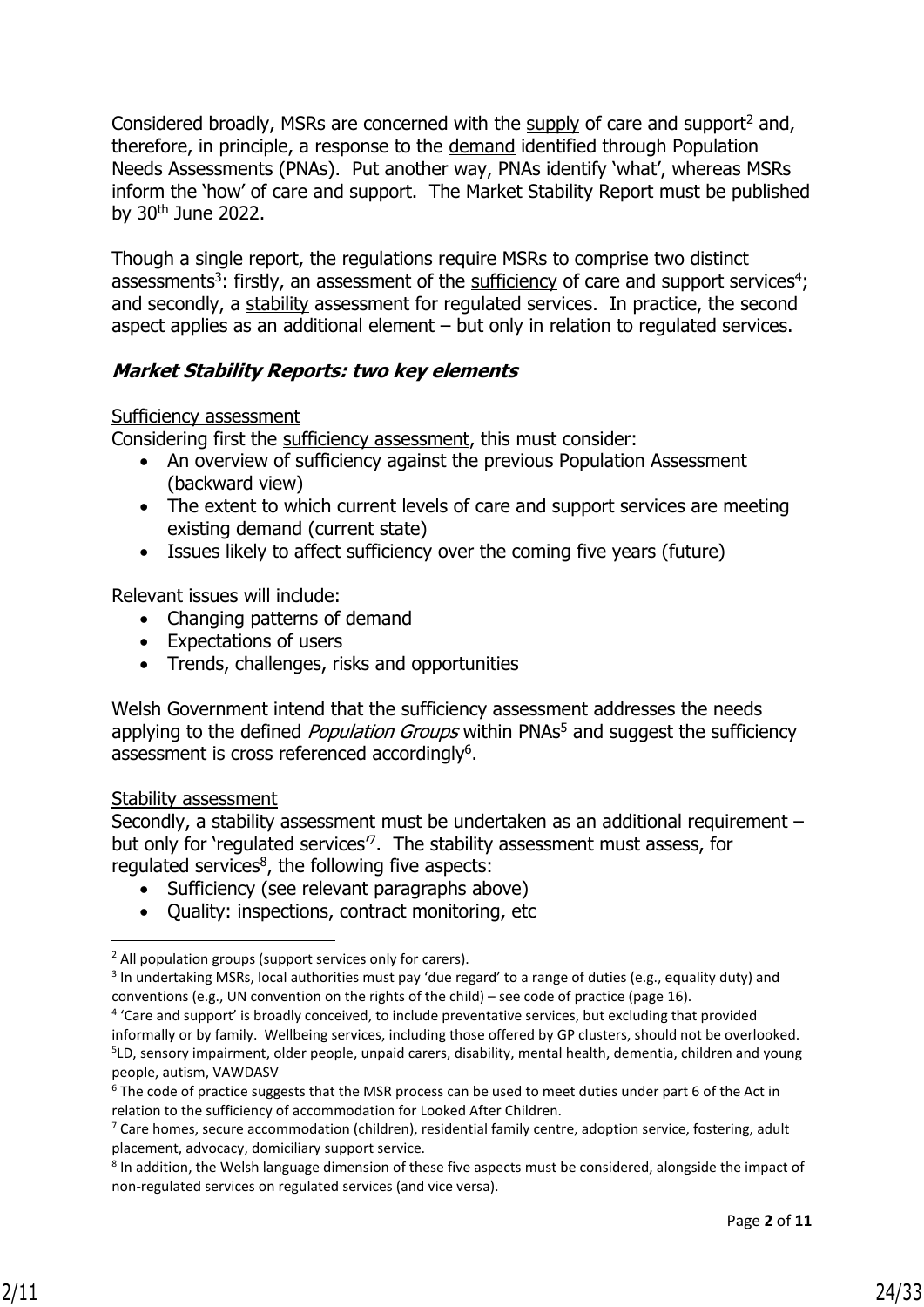- Trends (current and developing): user expectations, TEC, demography, etc
- Challenges (current and developing): transparency and mitigation
- Impacts of commissioning and resourcing decisions: funding, fee levels; regional and county approaches; pooled funding

The above paragraphs describe the main elements needed for undertaking the 'sufficiency' and 'stability' exercises. The code of practice outlines that the MSR 'should', or in some cases 'must' cover a number of other aspects<sup>9</sup>.

The relationship between the MSR and other relevant strategic documents is expressed in the diagram overleaf:



\* Statutory requirement under the 2014 Act.

# **2. Approach and method**

Following decision at the Integrated Executive Group (IEG) $10$ , The Institute of Public Care (IPC) was appointed to undertake the assessment of market stability on behalf of the West Wales Care Partnership (WWCP) $11$ . This work culminated in the MSR

<sup>&</sup>lt;sup>9</sup> See the code of practice from page 27. Examples of additional duties include assessing the contribution of social value and the impact of Direct Payments on regulated services.

<sup>&</sup>lt;sup>10</sup> It was agreed to extend the existing contract in place with IPC for the delivery of an MSR for older adult care homes.

<sup>&</sup>lt;sup>11</sup> WWCP is the Regional Partnership Board for West Wales.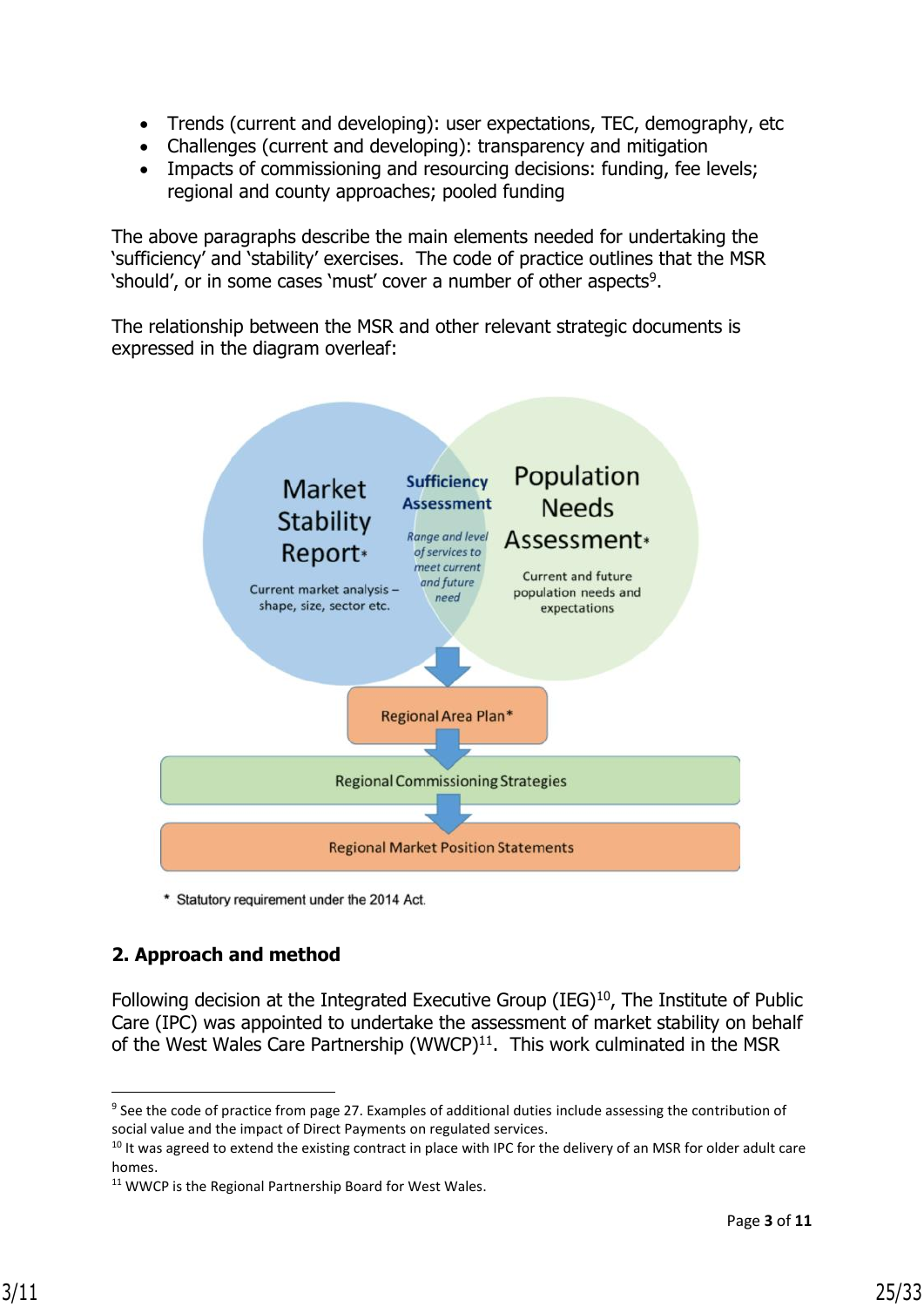that accompanies this paper. The MSR has been shaped by five main sources of evidence:

- Analysis of data, both from published sources and bespoke data collections from the three counties and Hywel Dda Health Board.
- Review of key policy documents, strategies, and plans.
- Surveys of providers (administered bilingually online).
- Interviews and focus groups with commissioners and providers.
- Intelligence from the engagement programmes that informed the PNA and well-being assessments - including engagement with citizens, individuals with care and support needs and their carers.

Together these provide a strong evidence base. Working with the teams responsible for the PNA and Well-being Assessments has helped to maximise synergies and avoid duplication.

# **3. Findings and implications**

In January 2021 the Welsh Government (WG) published a White Paper setting out an ambition to rebalance care and support. 'Rebalancing' includes an explicit commitment to a mixed economy of provision 'so that there is neither an over reliance on the private sector (including the voluntary and charity sector), nor a monopoly in the other direction'. The findings from the MSR support active pursuit of this policy direction.

In general, the MSR confirms that the ongoing pandemic has exposed some of the frailties of an already fragile health and care system. In combination with sustained public sector austerity, the pandemic is compounding pressures on the whole system. Market uncertainty is inhibiting private investment and increasing levels of complexity are not being matched by corresponding workforce capacity, placing further pressure upon market stability.

It is unrealistic for this report to encapsulate the detailed findings of the MSR in its entirety. This section therefore draws out only key points.

| <b>Implications</b>                                                                                                                                                                                                                                                                                                                | <b>County variations</b><br>(where relevant)                                                                                      |
|------------------------------------------------------------------------------------------------------------------------------------------------------------------------------------------------------------------------------------------------------------------------------------------------------------------------------------|-----------------------------------------------------------------------------------------------------------------------------------|
| <b>Children</b>                                                                                                                                                                                                                                                                                                                    |                                                                                                                                   |
| The number of children 0-15 is expected to decline 8%<br>over the next decade (to 2031). There are therefore<br>likely to be sufficient universal services, however,<br>demand for specialist support and services such as<br>CAMHs and residential care which are already hard to<br>source locally may increase. User voice, co- | There is a decline in all<br>counties, with variation<br>as follows:<br>Carmarthenshire=6%<br>Ceredigion=11%<br>Pembrokeshire=10% |

# **Sufficiency: population groups 12**

<sup>12</sup> For further detail, please refer to the draft PNA.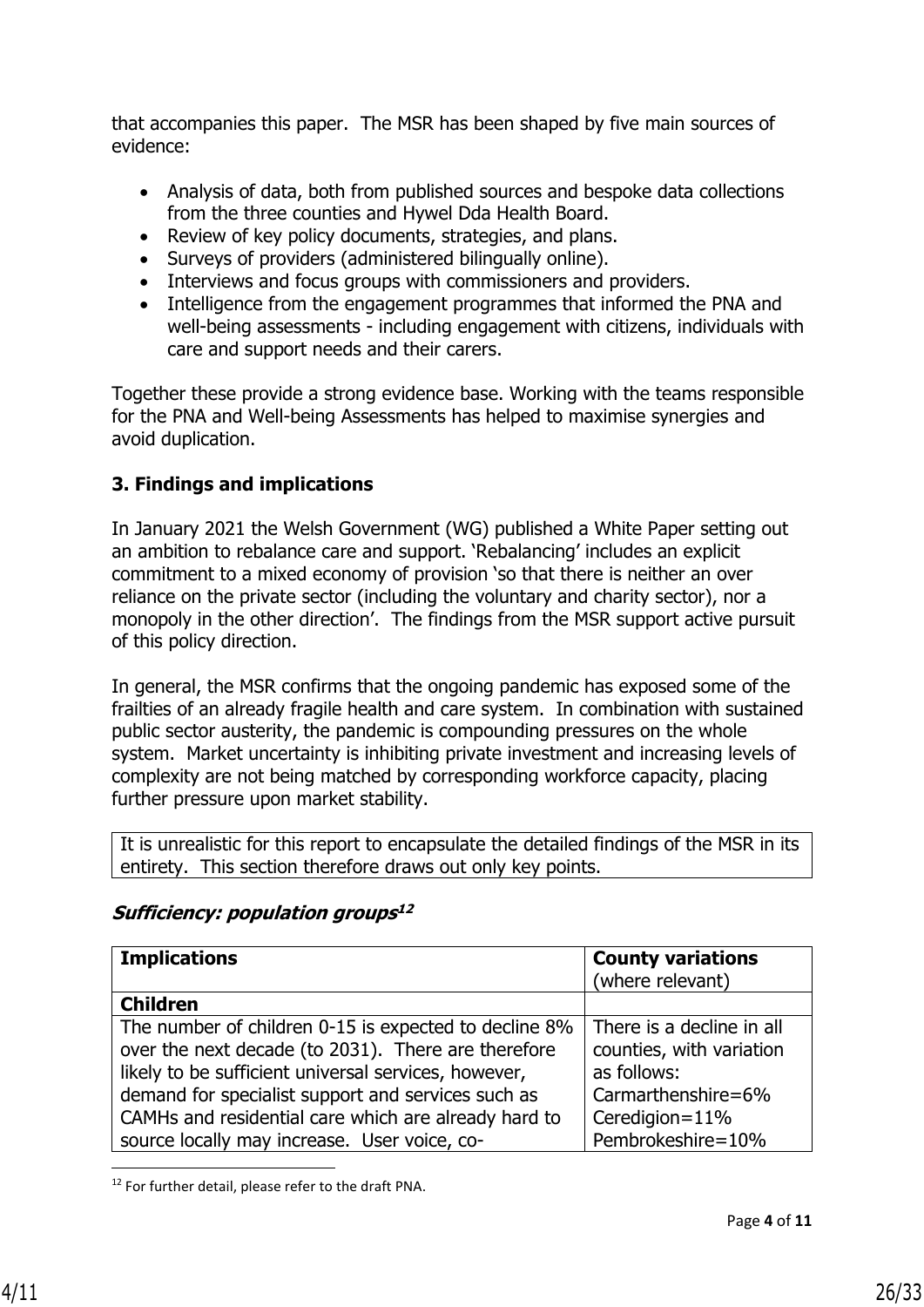| production, and integration, including more seamless                                                            |                                      |
|-----------------------------------------------------------------------------------------------------------------|--------------------------------------|
| transitions to adult services, remain key areas for                                                             |                                      |
| development.                                                                                                    |                                      |
| Violence Against Women, Domestic Abuse and                                                                      |                                      |
| <b>Sexual Violence (VAWDASV)</b>                                                                                |                                      |
| Incidents of violence against women have increased                                                              | -2994 incidents were                 |
| during the pandemic whilst victims may have found it                                                            | reported across the                  |
| harder to access services. The complex funding                                                                  | region in 2018:                      |
| arrangements are a significant risk to ensuring                                                                 | Carmarthenshire=1215                 |
| sufficiency of support. There is a growing issue of                                                             | Ceredigion=1062                      |
| supporting older victims of domestic abuse.                                                                     | Pembrokeshire=717                    |
| <b>Unpaid carers</b>                                                                                            |                                      |
| The amount of care and support given by unpaid                                                                  | -The number of requests              |
| carers is projected to increase significantly over the                                                          | for support in the region            |
| next 10 years as the population grows older. Key                                                                | has increased by 2073 in             |
| issues for the region include improving digital                                                                 | 2020-21:                             |
| inclusivity of unpaid carers and access to all-age                                                              | Carmarthenshire=6,071                |
| unpaid carer support services and support, especially<br>within rural communities. Young carers need more       | (was 4,613)<br>Ceredigion=1,092 (was |
| mental health and emotional support and services. The                                                           | 825)                                 |
| pandemic has had a significant negative impact upon                                                             | Pembrokeshire=2,918                  |
| young carers in terms of increased isolation and                                                                | (was 2,570)                          |
| mental health / emotion stress.                                                                                 |                                      |
| <b>Learning Disability (LD)</b>                                                                                 |                                      |
| The numbers of people with LD who are more likely to                                                            | -Prevalence is estimated             |
| present themselves to health and care services is                                                               | at 0.5% across the                   |
| predicted to remain relative consistent going forwards                                                          | Region                               |
| over the next 10 years - although the number of older                                                           |                                      |
| people with LD is expected to increase significantly                                                            |                                      |
| reflecting an improvement in life expectancy. There                                                             |                                      |
| will be demand for more Shared Lives and supported                                                              |                                      |
| living accommodation.                                                                                           |                                      |
| <b>Autism</b>                                                                                                   |                                      |
| The PNA identified many people with autism had a                                                                | -It is estimated that                |
| general feeling of being unsupported with a need for                                                            | there are around 4,000               |
| improved and accessible signposting across the region.                                                          | people with Autism in the            |
| Projections suggest numbers will remain stable to                                                               | region, broken down as               |
| 2030. Issues include significant waiting times for                                                              | follows:                             |
| diagnosis and limited access to subsequent services                                                             | Carmarthenshire=2,000                |
| and support. The Housing LIN report has identified                                                              | Ceredigion=750                       |
| significant demand for specialist housing in the region                                                         | Pembrokeshire=1,500                  |
| for people with Learning Disability and Autism.                                                                 |                                      |
| <b>Mental Health</b>                                                                                            |                                      |
| The pandemic is likely to have had a severe impact on                                                           |                                      |
| mental wellbeing. The long-term impact is difficult to                                                          |                                      |
| predict not least because the pandemic is ongoing.<br>However, there is a significant risk that there will be a |                                      |
|                                                                                                                 |                                      |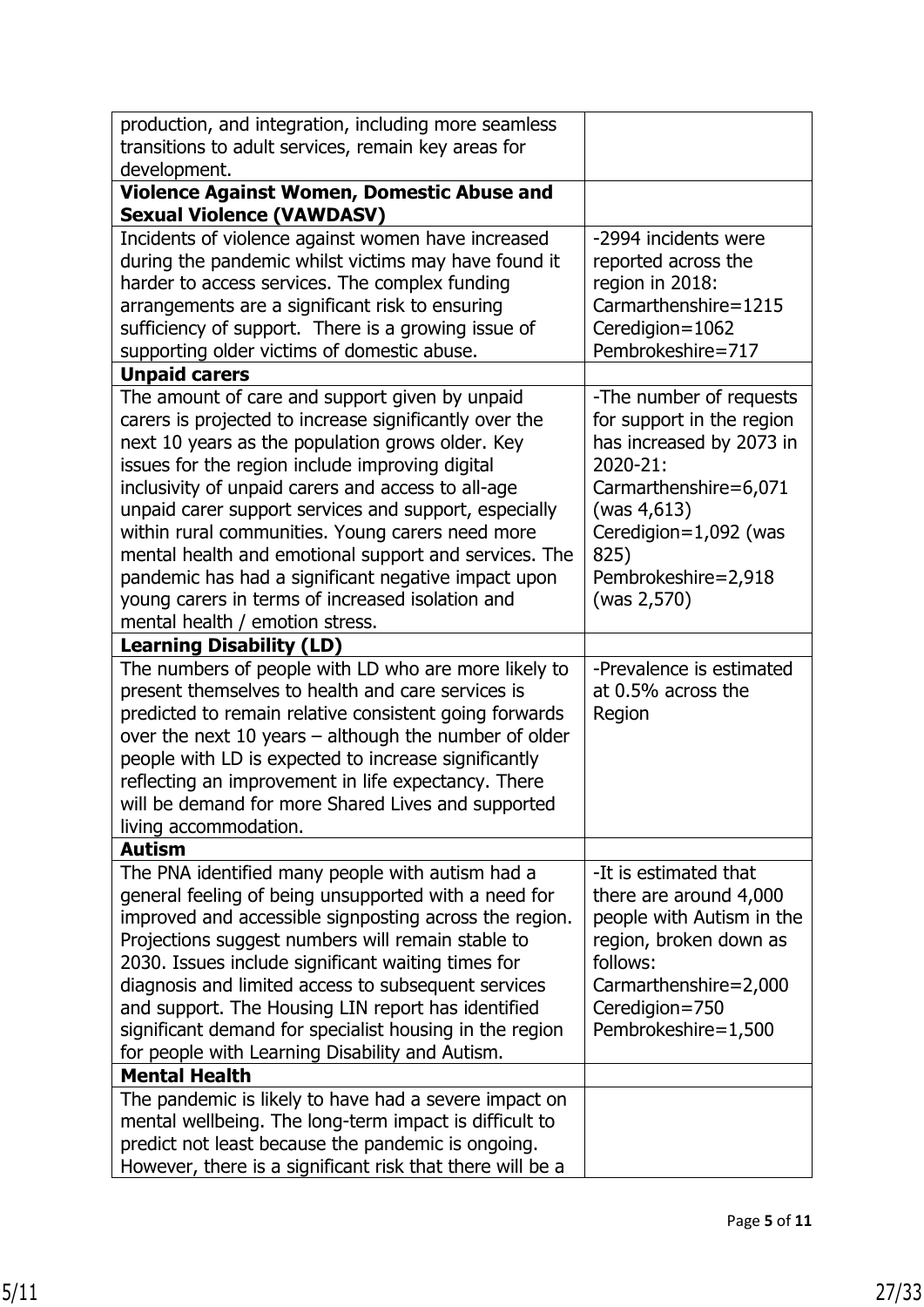| legacy of increased mental health problems. The<br>housing needs assessment identifies a need for<br>significant additional units of accommodation over the<br>next two decades.                                                                                                                                                                                                                                                                                     |                                                                                                                                                                                   |
|----------------------------------------------------------------------------------------------------------------------------------------------------------------------------------------------------------------------------------------------------------------------------------------------------------------------------------------------------------------------------------------------------------------------------------------------------------------------|-----------------------------------------------------------------------------------------------------------------------------------------------------------------------------------|
| <b>Physical disability</b>                                                                                                                                                                                                                                                                                                                                                                                                                                           |                                                                                                                                                                                   |
| Ensuring access to specialist services for people with a<br>range of more complex needs is particularly<br>challenging in rural areas. This is compounded by<br>existing barriers relating to design and accessibility.<br>Evidence about the sufficiency of specialist services<br>and services for conditions and needs is limited and<br>further work is needed to identify and tackle gaps.                                                                      |                                                                                                                                                                                   |
| <b>Sensory impairment</b>                                                                                                                                                                                                                                                                                                                                                                                                                                            |                                                                                                                                                                                   |
| The numbers are expected to grow significantly in line<br>with an ageing population. A range of support will be<br>needed, including specialist services and equipment, to<br>enable people to access opportunities, including (for<br>those working age) employment.                                                                                                                                                                                                |                                                                                                                                                                                   |
| <b>Dementia</b>                                                                                                                                                                                                                                                                                                                                                                                                                                                      |                                                                                                                                                                                   |
| The number of people living with dementia is expected<br>to increase significantly with impacts on care and<br>support services <sup>13</sup> . Locally available bespoke support<br>for early onset dementia may needed.                                                                                                                                                                                                                                            | -There is a projected<br>regional increase of 41%<br>to 2030 (severe<br>dementia), with variation<br>as follows:<br>Carmarthenshire=41%<br>Ceredigion=37%<br>Pembrokeshire=44%    |
| <b>Older people</b>                                                                                                                                                                                                                                                                                                                                                                                                                                                  |                                                                                                                                                                                   |
| The aging population means that there will be an<br>increasing demand for care and support services<br>including a range of housing options. The complexity<br>of needs will also continue to grow as the number of<br>people living with dementia and multiple co-morbidities<br>increases. The need to grow community support $^{14}$ is<br>even greater given the fragility of the markets for<br>regulated services highlighted in the stability<br>assessments. | -There is a projected<br>regional increase in those<br>85 and over of 28% by<br>2030, with variation as<br>follows:<br>Carmarthenshire=25%<br>Ceredigion=26%<br>Pembrokeshire=33% |

# **Stability: regulated services**

The Code of Practice defines market stability in terms of a set of characteristics of a well-functioning market for care and support:

 $\bullet$  Demand and supply are broadly balanced  $-$  i.e. there is sufficient provision of quality care and support to meet demand.

<sup>&</sup>lt;sup>13</sup> Including support services for unpaid carers.

<sup>14</sup> Including strengthening support for unpaid carers.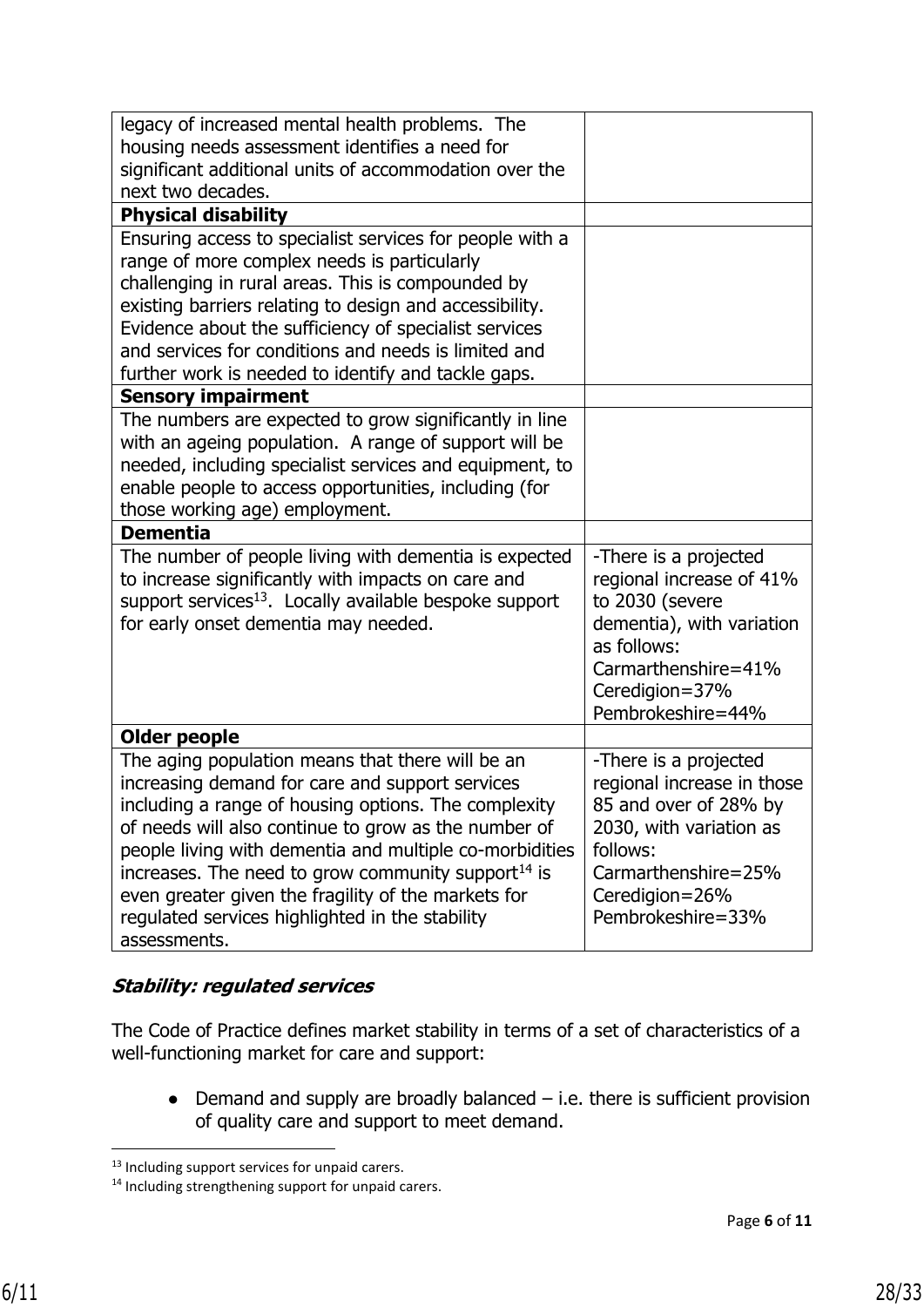- There is a diverse provider base and an element of competition, with no over-reliance on any one provider or sector.
- Individuals who need care and support have a real say and choice over how their care and support needs are met, and providers are readily able to respond to changing demand and expectations.
- Providers are able to access reliable information about the market in order to plan for the future and make investments.
- There is a healthy competitive equilibrium between price and quality.
- There are sufficient levels of suitably trained and motivated staff providing quality care and support across providers.
- Commissioners and purchasers have confidence that providers are financially viable and sustainable, and any risks are clearly identified.
- Entry and exit of providers to and from the market takes place in an orderly fashion without individuals who need care and support being disadvantaged.
- The market is robust enough to withstand shocks, and contingency plans are in place so that the market can respond effectively when providers (especially large or specialist providers) fail or experience operational difficulties.

| <b>Implications</b>                                                                                                                                                                                                                                                                                                                                                                                                                                                                                                                                                                                                                                                                                                                   | <b>County variations</b>                                                                                                                                                                                                                                                                                                                                                          |
|---------------------------------------------------------------------------------------------------------------------------------------------------------------------------------------------------------------------------------------------------------------------------------------------------------------------------------------------------------------------------------------------------------------------------------------------------------------------------------------------------------------------------------------------------------------------------------------------------------------------------------------------------------------------------------------------------------------------------------------|-----------------------------------------------------------------------------------------------------------------------------------------------------------------------------------------------------------------------------------------------------------------------------------------------------------------------------------------------------------------------------------|
| Care homes for children and young people                                                                                                                                                                                                                                                                                                                                                                                                                                                                                                                                                                                                                                                                                              |                                                                                                                                                                                                                                                                                                                                                                                   |
| The market for children's homes is not<br>functioning well nationally or regionally. There<br>are currently insufficient places available,<br>partly because of placements made by 'out of<br>region' authorities<br>The WG goal of eliminating private profit from<br>$\bullet$<br>the market is creating uncertainty for both<br>providers and commissioners<br>A significant shift towards in-house or third<br>$\bullet$<br>sector provision will be required over the next<br>decade to meet the 'rebalancing' agenda.<br>This has investment implications<br>In parallel, investment in evidence-based<br>preventative services can successfully reduce<br>the need for children to be looked after away<br>from their families | -Carmarthenshire has the<br>fewest children in care<br>homes<br>-Looked After Children are<br>increasing in Ceredigion<br>and Pembrokeshire but<br>declining in<br>Carmarthenshire.<br>-Pembrokeshire has the<br>most placements available<br>(49), then Carmarthenshire<br>(44), and Ceredigion has<br>none.<br>-In house capacity is<br>highest in Carmarthenshire<br>(3 units) |
| <b>Fostering</b>                                                                                                                                                                                                                                                                                                                                                                                                                                                                                                                                                                                                                                                                                                                      |                                                                                                                                                                                                                                                                                                                                                                                   |
| Increased numbers of looked after children<br>regionally <sup>15</sup> and nationally are making it<br>harder to place children<br>There is considerable uncertainty in the<br>market with the WG commitment to eliminate<br>'for profit' provision and the impact of the                                                                                                                                                                                                                                                                                                                                                                                                                                                             | -Looked After Children are<br>increasing in Ceredigion<br>and Pembrokeshire but<br>declining in<br>Carmarthenshire.                                                                                                                                                                                                                                                               |

<sup>&</sup>lt;sup>15</sup> Carmarthenshire has seen a reduction.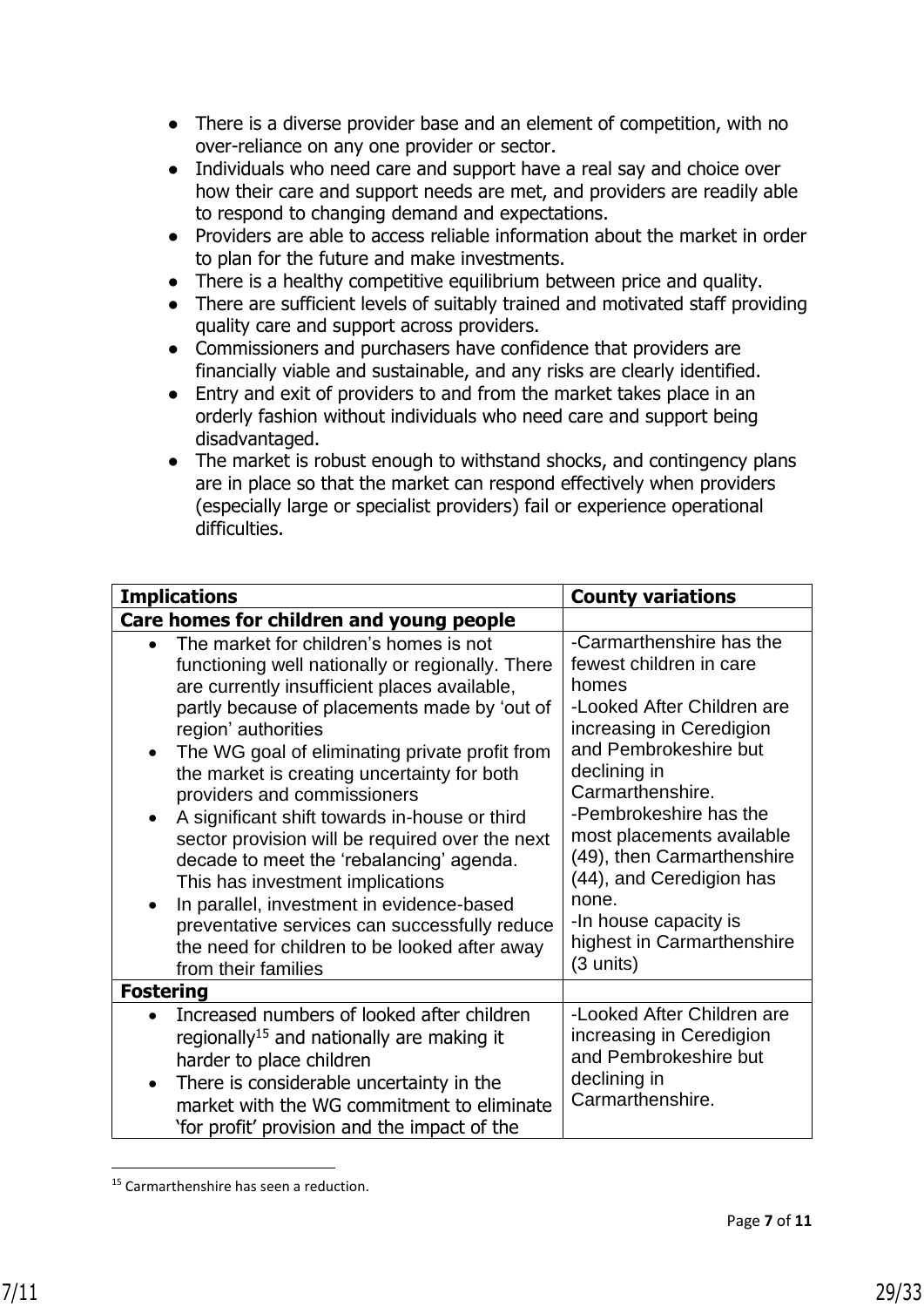|                 | pandemic. Growing in-house capacity may<br>be necessary as well as desirable<br>The ultimate constraint is recruiting sufficient<br>foster carers with the skills and motivation to<br>care for children and young people who have<br>typically experienced significant trauma and<br>adversity<br>Alongside growing in-house capacity,                                                                   | -Pembrokeshire has<br>increased in-house fostering<br>places in recent years, with<br>the opposite being true of<br>Carmarthenshire and<br>Pembrokeshire |
|-----------------|-----------------------------------------------------------------------------------------------------------------------------------------------------------------------------------------------------------------------------------------------------------------------------------------------------------------------------------------------------------------------------------------------------------|----------------------------------------------------------------------------------------------------------------------------------------------------------|
|                 | engagement with IFA providers offering<br>placements in West Wales is crucial, both to<br>begin planning for the likely transition to a<br>not-for-profit model, and to make the most of<br>local capacity for West Wales children<br>Investment in preventative, respite and edge<br>of care services can help reduce the need for<br>children to be looked after away from their<br>families            |                                                                                                                                                          |
| <b>Adoption</b> |                                                                                                                                                                                                                                                                                                                                                                                                           |                                                                                                                                                          |
|                 | There is no independent sector involvement<br>in the regional market, but 3rd sector<br>agencies are involved with placement in<br>some cases $16$<br>Enhancing support to adoptive families will be<br>beneficial to children and will reduce the risk<br>of breakdowns of adoptive placements. West<br>Wales should consider the recommendations<br>from the national evaluation of adoption<br>support | -Adoption services are<br>provided regionally<br>(including Powys)<br>-Numbers are small (less<br>than 20 in 2021)                                       |
|                 | <b>Secure accommodation</b>                                                                                                                                                                                                                                                                                                                                                                               |                                                                                                                                                          |
|                 | Provision is extremely specialist for which<br>there is very little demand from the Region <sup>17</sup> .<br>On the rare occasions when a West Wales<br>child needs secure accommodation it may not<br>be available in Wales as there is only one<br>secure unit (Neath)<br>WG should be alerted if there are concerns<br>about the sufficiency of secure<br>accommodation                               | -County variation cannot be<br>discerned (numbers very<br>low)                                                                                           |
|                 | <b>Residential family centres</b>                                                                                                                                                                                                                                                                                                                                                                         |                                                                                                                                                          |
|                 | There is insufficient demand for residential<br>family placements to justify commissioning<br>dedicated regional provision                                                                                                                                                                                                                                                                                | -County variation cannot be<br>discerned (numbers very<br>low)                                                                                           |

<sup>&</sup>lt;sup>16</sup> If placement cannot be identified in-region, a search will be made through Adoption Register Wales. Those adopters may have been approved by a Voluntary Adoption Agency, another regional adoption service, or an adoption agency in England. The Adopting Together scheme is utilised where children have very complex needs.

 $17$  Typically, only one or two placements may be required – none in some years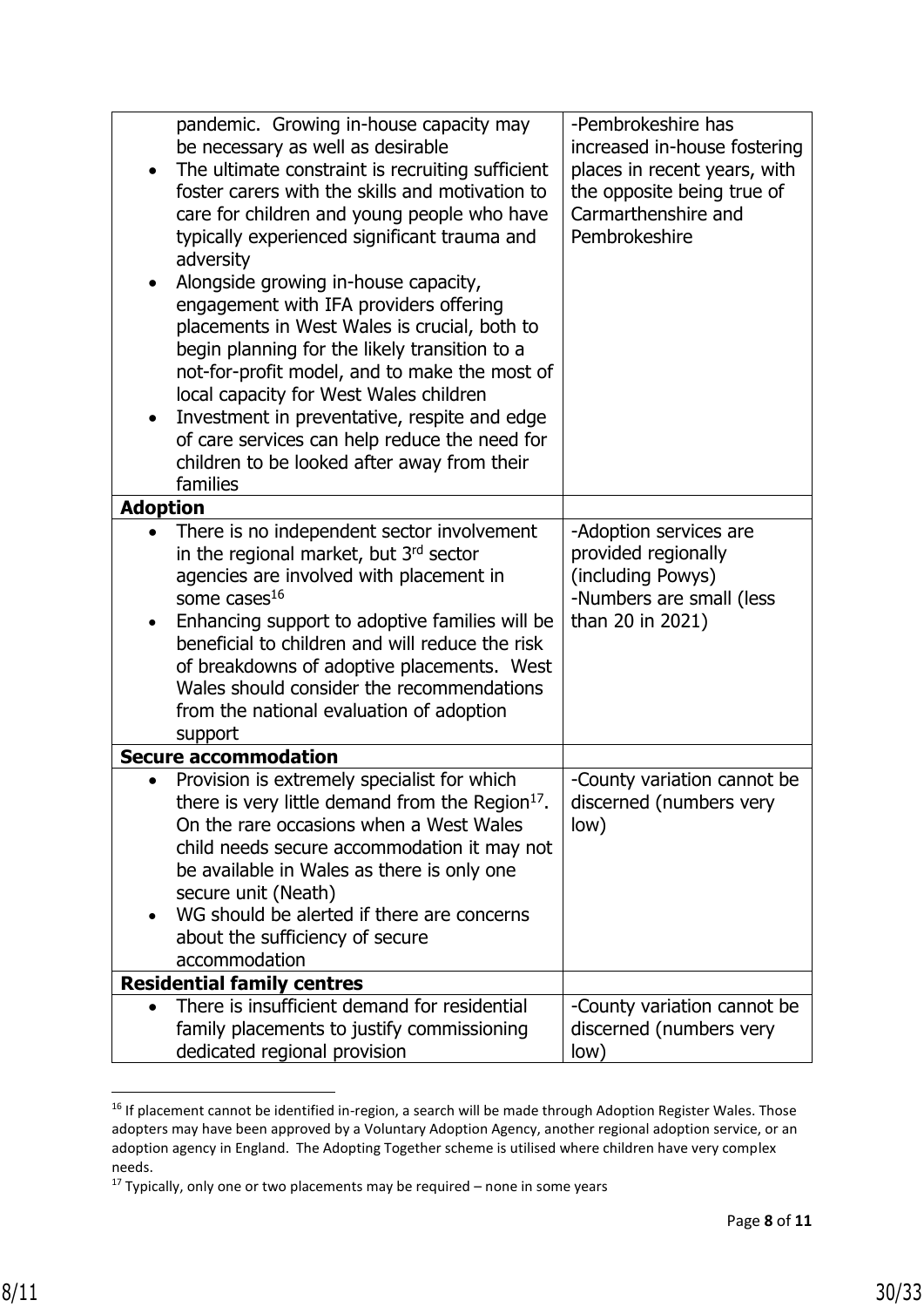| $\bullet$ | Increasing regional parent and child fostering |                              |
|-----------|------------------------------------------------|------------------------------|
|           | capacity, either in house or commissioned      |                              |
|           | from an IFA will mean residential              |                              |
|           | assessments are even rarer, and would          |                              |
|           | provide local capacity over which              |                              |
|           | commissioners have significantly more          |                              |
|           | influence in terms of cost and quality         |                              |
|           | <b>Domiciliary care services</b>               |                              |
|           | There is chronic under-supply and the          | -Research suggests           |
|           | outlook is worsening as complexity increases   | greatest pressures are in    |
| $\bullet$ | The domiciliary care market is critical to     | Ceredigion and               |
|           |                                                |                              |
|           | helping people to live independently and       | Pembrokeshire (waiting lists |
|           | reduce / delay the need for acute health       | and hand backs)              |
|           | services and residential care. However, it is  | - Carmarthenshire has the    |
|           | arguably the sector under the greatest         | most in-house provision      |
|           | pressure - risking both stability and          | (32% of hours delivered)     |
|           | sufficiency of supply                          | and this is growing.         |
| $\bullet$ | Commissioners and providers need to            | Pembrokeshire's in-house     |
|           | collaborate to address significant workforce   | provision has gone from      |
|           | issues across the sector. Ongoing              | 0% to 17% over the last 3    |
|           | engagement with providers is also needed to    | years, (Ceredigion=very      |
|           | develop new models and promote innovation      | limited).                    |
| $\bullet$ | Fee methodologies should reflect issues        | -Pembrokeshire had seen      |
|           | relating to costs (such as national            | an expansion of micro-       |
|           | commitment to the Real Living Wage)            | enterprises to 30            |
|           | Further exploration of investing into          |                              |
|           | community preventative and early               |                              |
|           | intervention solutions to offset demand and    |                              |
|           | increasing levels of complexity is encouraged. |                              |
|           | There is potential to expand upon              |                              |
|           | community-based early intervention and         |                              |
|           | preventative services                          |                              |
|           | <b>Adult placement (Shared Lives)</b>          |                              |
| $\bullet$ | Adult placement has growth potential,          | -76% of people supported     |
|           | subject to sufficiency of carer availability   | are from Carmarthenshire     |
|           | Shared Lives is an excellent fit with the      | (plans have been agreed to   |
|           | challenges and opportunities faced by West     | increase numbers across      |
|           | <b>Wales</b>                                   | the Region)                  |
|           | The Development Plan should be revisited,      |                              |
|           | and additional resources invested if necessary |                              |
|           | to overcome any delays caused by the           |                              |
|           | pandemic                                       |                              |
|           | Consider making an expression of interest for  |                              |
|           |                                                |                              |
|           | a pilot Homeshare scheme to complement an      |                              |
|           | expanded and diversified Shared Lives service  |                              |
|           | Care homes for working aged adults             |                              |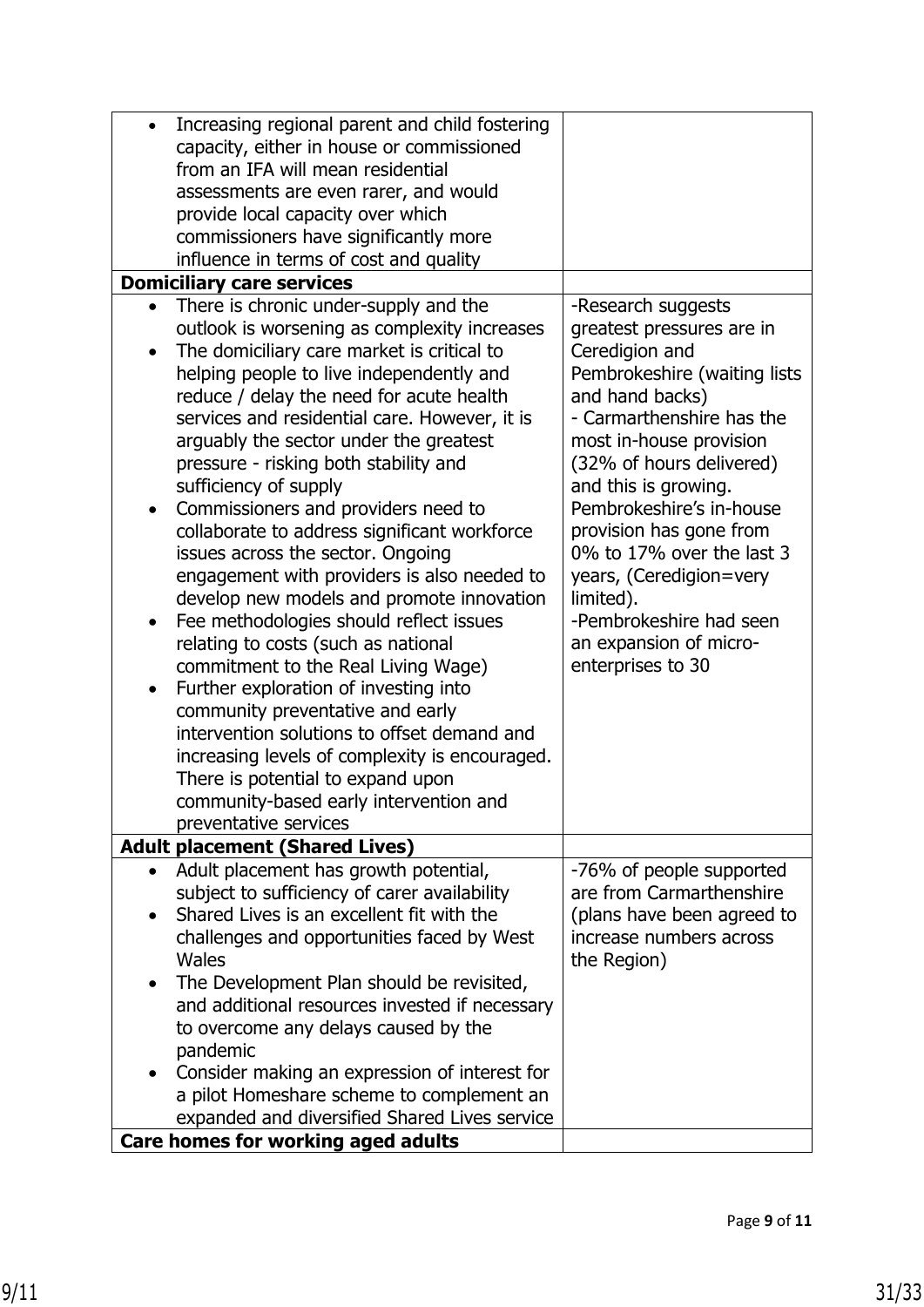| $\bullet$ | The vast majority of placements                     | -Ceredigion has the highest  |
|-----------|-----------------------------------------------------|------------------------------|
|           | accommodate people with learning disability         | proportion of out of county  |
|           | and/ or mental health needs                         | placement (though also       |
| ٠         | A more strategic approach to commissioning          | high for Carmarthenshire     |
|           | care homes for younger adults is needed to          | and Pembrokeshire)           |
|           | increase the availability of local provision,       |                              |
|           |                                                     |                              |
|           | including further investment to develop and         |                              |
|           | scale up alternative community provision            |                              |
|           | Commissioners may wish to consider offering         |                              |
|           | any "spare" in-house provision to other West        |                              |
|           | <b>Wales councils</b>                               |                              |
| $\bullet$ | Investment in dedicated resources and               |                              |
|           | projects for younger adults has the potential       |                              |
|           | to return substantial improvements in quality       |                              |
|           |                                                     |                              |
|           | and better value for money in the longer            |                              |
|           | term, as well as securing capacity                  |                              |
|           | Better data about quality, including the user       |                              |
|           | voice should be a priority                          |                              |
|           | <b>Care homes for older people</b>                  |                              |
|           | The number of people requiring residential          | -In-house provision is       |
|           | care is unlikely to rise in line with               | proportionately highest in   |
|           | demographic changes but the trend of                | Ceredigion and lowest in     |
|           | residents having greater needs will continue        | Pembrokeshire                |
| $\bullet$ | Uncertainty combined with escalating                | -Fee rates differ across the |
|           | workforce pressures are major barriers to           | Region and are highest in    |
|           | investment and transformation                       | Pembrokeshire, followed by   |
|           |                                                     |                              |
| $\bullet$ | Market conditions are unlikely to incentivise       | Ceredigion $18$              |
|           | sufficient investment without more active           |                              |
|           | market shaping and intervention                     |                              |
|           | In-house provision offers control over supply       |                              |
|           | and ensures local authorities retain expertise      |                              |
|           | and capability (critical when risk of provider      |                              |
|           | failure). In-house also offers a context for        |                              |
|           | trialling innovative practice                       |                              |
|           | More specialist and nursing provision               |                              |
|           | especially for people with dementia will be         |                              |
|           | needed. Options include:                            |                              |
|           | incentivise investment through contracts<br>$\circ$ |                              |
|           |                                                     |                              |
|           | which share occupancy risks, providing              |                              |
|           | sites, facilitating planning consents and           |                              |
|           | supporting workforce initiatives                    |                              |
|           | Consider whether to acquire homes which<br>$\circ$  |                              |
|           | are at risk of closure either to sustain            |                              |
|           | provision, repurpose for other uses which           |                              |
|           | support people to remain independent,               |                              |

<sup>18</sup> Except Nursing EMI rates, where Ceredigion's rate is lowest.